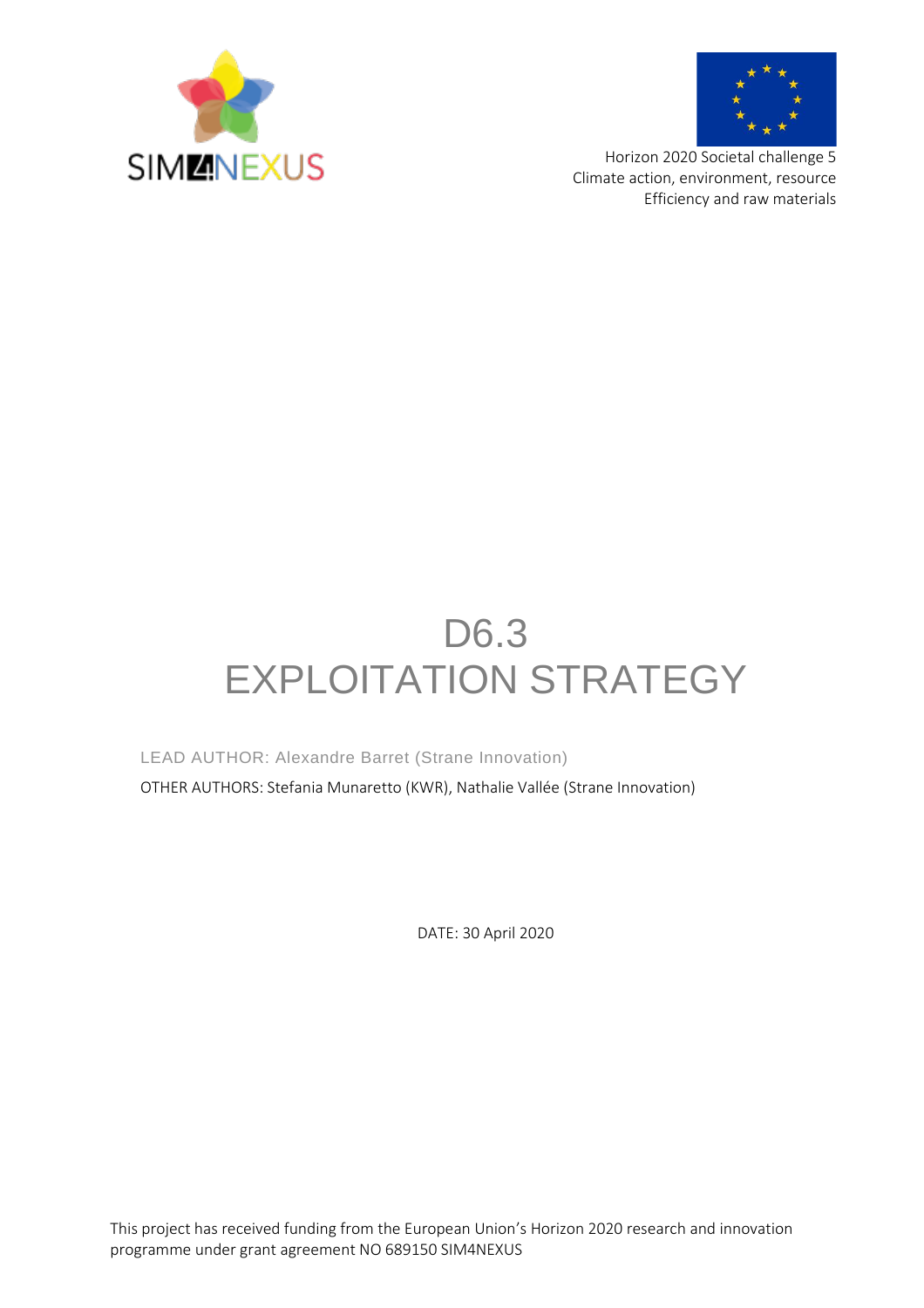| <b>PROJECT</b>                                                        | Sustainable Integrated Management FOR the NEXUS of water-land-<br>food-energy-climate for a resource-efficient Europe (SIM4NEXUS) |
|-----------------------------------------------------------------------|-----------------------------------------------------------------------------------------------------------------------------------|
| <b>PROJECT NUMBER</b>                                                 | 689150                                                                                                                            |
| <b>TYPE OF FUNDING</b>                                                | <b>RIA</b>                                                                                                                        |
| <b>DELIVERABLE</b>                                                    | <b>Exploitation Strategy</b>                                                                                                      |
| WP NAME/WP NUMBER                                                     | WP Exploitation / WP 6                                                                                                            |
| <b>TASK</b>                                                           | Task 6.3                                                                                                                          |
| <b>VERSION</b>                                                        | <b>Final version</b>                                                                                                              |
| <b>DISSEMINATION LEVEL</b>                                            | Public                                                                                                                            |
| <b>DATE</b>                                                           | 30/04/2020 (Date of this version) - 30/04/2020 (Due date)                                                                         |
| <b>LEAD BENEFICIARY</b>                                               | Strane Innovation                                                                                                                 |
| <b>RESPONSIBLE AUTHOR</b>                                             | Alexandre Barret                                                                                                                  |
| <b>ESTIMATED WORK</b><br><b>EFFORT</b>                                | 2 persons-month                                                                                                                   |
| <b>AUTHOR(S)</b>                                                      | Alexandre Barret (Strane Innovation), Stefania Munaretto (KWR),<br>Nathalie Vallée (Strane Innovation)                            |
| <b>ESTIMATED WORK</b><br><b>EFFORT FOR EACH</b><br><b>CONTRIBUTOR</b> | 1,75 persons-month (Strane Innovation)<br>0,25 persons-month (KWR)                                                                |
| <b>INTERNAL REVIEWER</b>                                              | Emmanouela Leronymidi (EPSILON)                                                                                                   |

### DOCUMENT HISTORY

| <b>VERSION</b> | INITIALS/NAME                                       | <b>DATE</b> | <b>COMMENTS-DESCRIPTION OF ACTIONS</b>                                          |
|----------------|-----------------------------------------------------|-------------|---------------------------------------------------------------------------------|
| $\mathbf{1}$   | <b>ALEXANDRE</b><br><b>BARRET (STRANE)</b>          | 15/04/2020  | ASSEMBLING ALL THE CONTRIBUTIONS AND<br><b>FINALISATION FOR THE REVIEW</b>      |
| $\overline{2}$ | <b>EMMANOUELA</b><br><b>LERONYMIDI</b><br>(EPSILON) | 29/04/2020  | <b>REVIEW OF THE DOCUMENT</b>                                                   |
| 3              | <b>ALEXANDRE</b><br><b>BARRET (STRANE)</b>          | 30/04/2020  | FINALISATION OF THE DOCUMENT AND<br>SUBMISSION TO THE COORDINATOR               |
| $\overline{4}$ | <b>NATHALIE VALLEE</b><br>(STRANE)                  | 24/11/2020  | <b>MODIFICATION OF THE DOCUMENT FOLLOWING</b><br>THE REQUEST OF PROJECT OFFICER |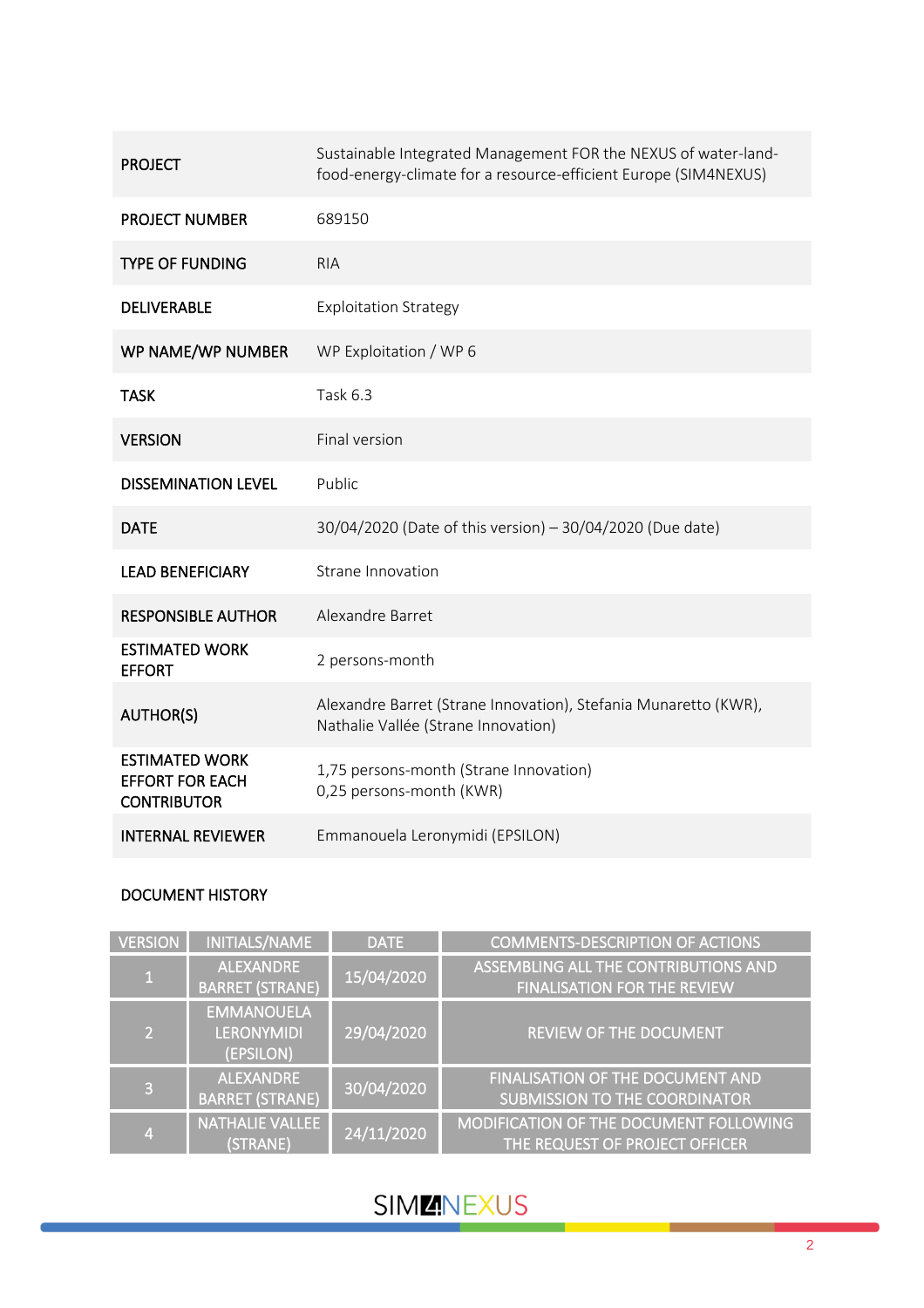| ADDRESSING REVISION COMMENTS NOVEMBER 2020                                                                                                                                                                                                                                                                                                                                                                                                                                                                                                                                                                                                                                                                                             |                                                                                                                                                                                                                                                        |
|----------------------------------------------------------------------------------------------------------------------------------------------------------------------------------------------------------------------------------------------------------------------------------------------------------------------------------------------------------------------------------------------------------------------------------------------------------------------------------------------------------------------------------------------------------------------------------------------------------------------------------------------------------------------------------------------------------------------------------------|--------------------------------------------------------------------------------------------------------------------------------------------------------------------------------------------------------------------------------------------------------|
| <b>COMMENT</b>                                                                                                                                                                                                                                                                                                                                                                                                                                                                                                                                                                                                                                                                                                                         | <b>RESPONSE</b>                                                                                                                                                                                                                                        |
| PG 11 "TABLE 1 AND FIGURE 3 REPRESENTING THE<br><b>INVOLVEMENT OF PARTNERS ARE PRESENTED WITH</b><br>ALL THE INFORMATION AVAILABLE AS OF 15 APRIL<br>2020. MORE DETAILS ON PARTNER'S INVOLVEMENT,<br>IPR ISSUES, AND ROLE IN THE JOINT EXPLOITATION<br>WILL BE GIVEN BY PARTNERS BEFORE THE PROJECT'<br><b>END AND THE TABLE AND THE</b><br><b>FIGURE WILL BE UPDATED.</b>                                                                                                                                                                                                                                                                                                                                                             | THE TABLE 1 AND THE FIGURE 3 HAVE BEEN<br><b>UPDATED WITH THE LATEST INTENTION OF</b><br>PARTNERS TO BE INVOLVED IN THE<br><b>EXPLOITATION OF THE SERIOUS GAME.</b><br>DETAILS OF THEIR INVOLVEMENT HAVE ALSO<br><b>BEEN ADDED TO CERTAIN PARTNERS</b> |
| LINKS TO THE SERIOUS GAME PLATFORM AND THE<br>SIM4NEXUS-SPACE SHOULD BE INCLUDED                                                                                                                                                                                                                                                                                                                                                                                                                                                                                                                                                                                                                                                       | BOTH LINKS TO THE SERIOUS GAME AND THE<br>SIM4NEXUS SPACE HAVE BEEN ADDED IN<br>DIFFERENT PART OF THE DELIVERABLE                                                                                                                                      |
| THE EXPLOITATION STRATEGY OF THE SIM4NEXUS-<br>SPACE IS TOO VAGUE. THE SIM4NEXUS-SPACE HAS<br>A LARGE AND POWERFUL EXPLOITATION POTENTIAL,<br>POSSIBLY BIGGER THAN THE SERIOUS GAME. THE<br><b>EXPLOITATION STRATEGY SHOULD BETTER IDENTIFY</b><br>THE ACTIONS, HOW THE INTERFACE, KEE AND<br>MODELS WILL BE MAINTAINED AND UPDATED, THEIR<br>TIMELINE, AND THE EXPECTED TARGETS. -<br>REINFORCING THE LINKAGES BETWEEN THE SERIOUS<br><b>GAME AND THE SIM4NEXUS SPACE WOULD ALSO</b><br>DESERVE SOME MORE FOCUS SINCE THE SIM4NEXUS<br>SPACE COULD BE AN ATTRACTING SELLING POINT.<br>MOREOVER, IT IS CRITICAL TO THE DEVELOPMENT<br>OF NEW APPLICATIONS OF THE SERIOUS GAME,<br>BEYOND THE CASE STUDIES DEVELOPED IN THE<br>PROJECT. | <b>EPSILON HAS UPDATED AND DETAILED THEIR</b><br><b>CONTRIBUTION IN THE EXPLOITATION OF THE</b><br><b>SIM4NEXUS SPACE</b>                                                                                                                              |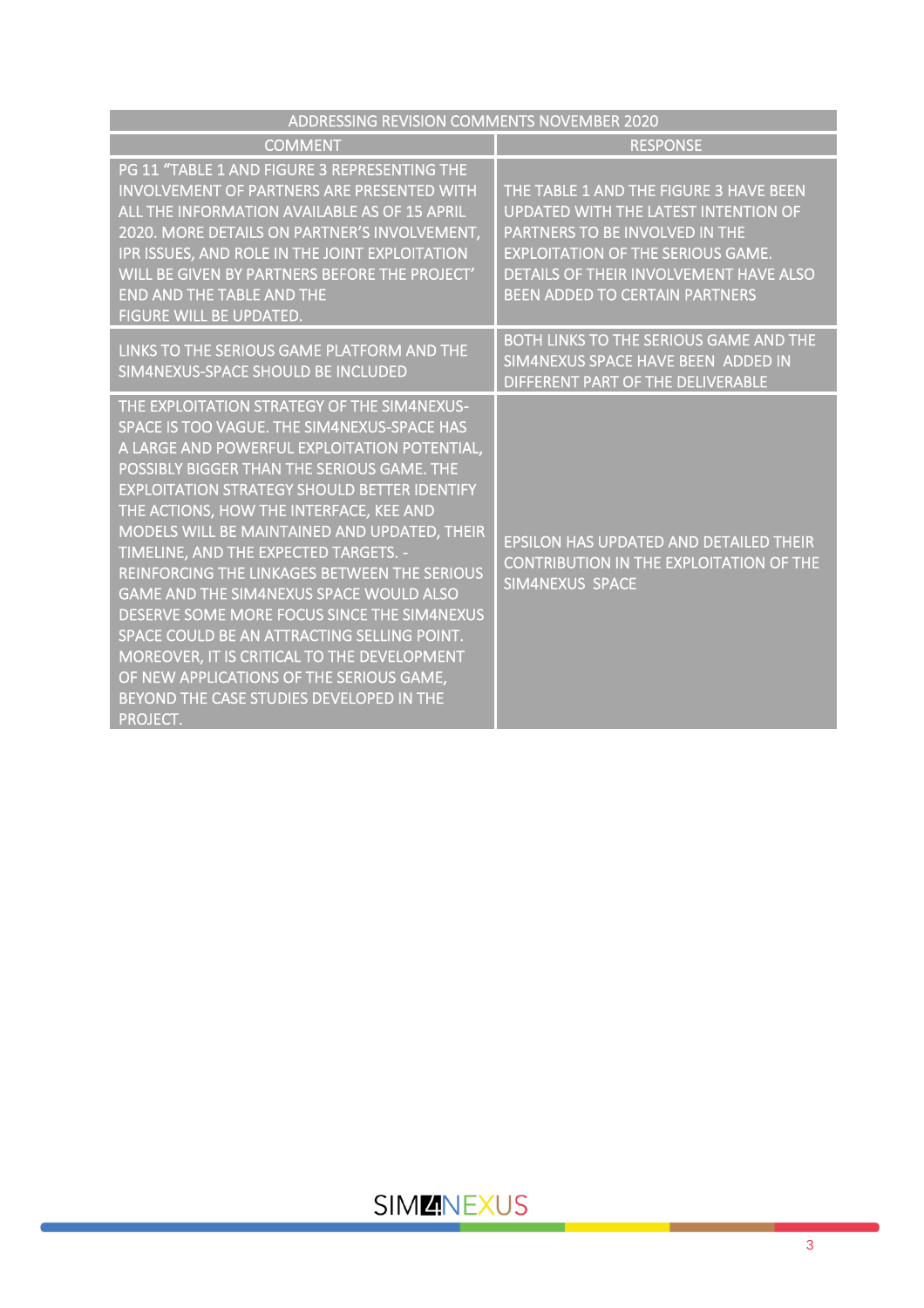# **Table of Contents**

| $\mathbf{1}$   |       |  |
|----------------|-------|--|
| $\overline{2}$ |       |  |
|                | 2.1   |  |
|                | 2.1.1 |  |
|                | 2.1.2 |  |
|                | 2.2   |  |
|                | 2.3   |  |
| 3              |       |  |
|                | 3.1   |  |
|                | 3.2   |  |
|                | 3.2.1 |  |
|                | 3.2.2 |  |
|                | 3.2.3 |  |
|                | 3.3   |  |
| 4              |       |  |

### List of tables

### List of figures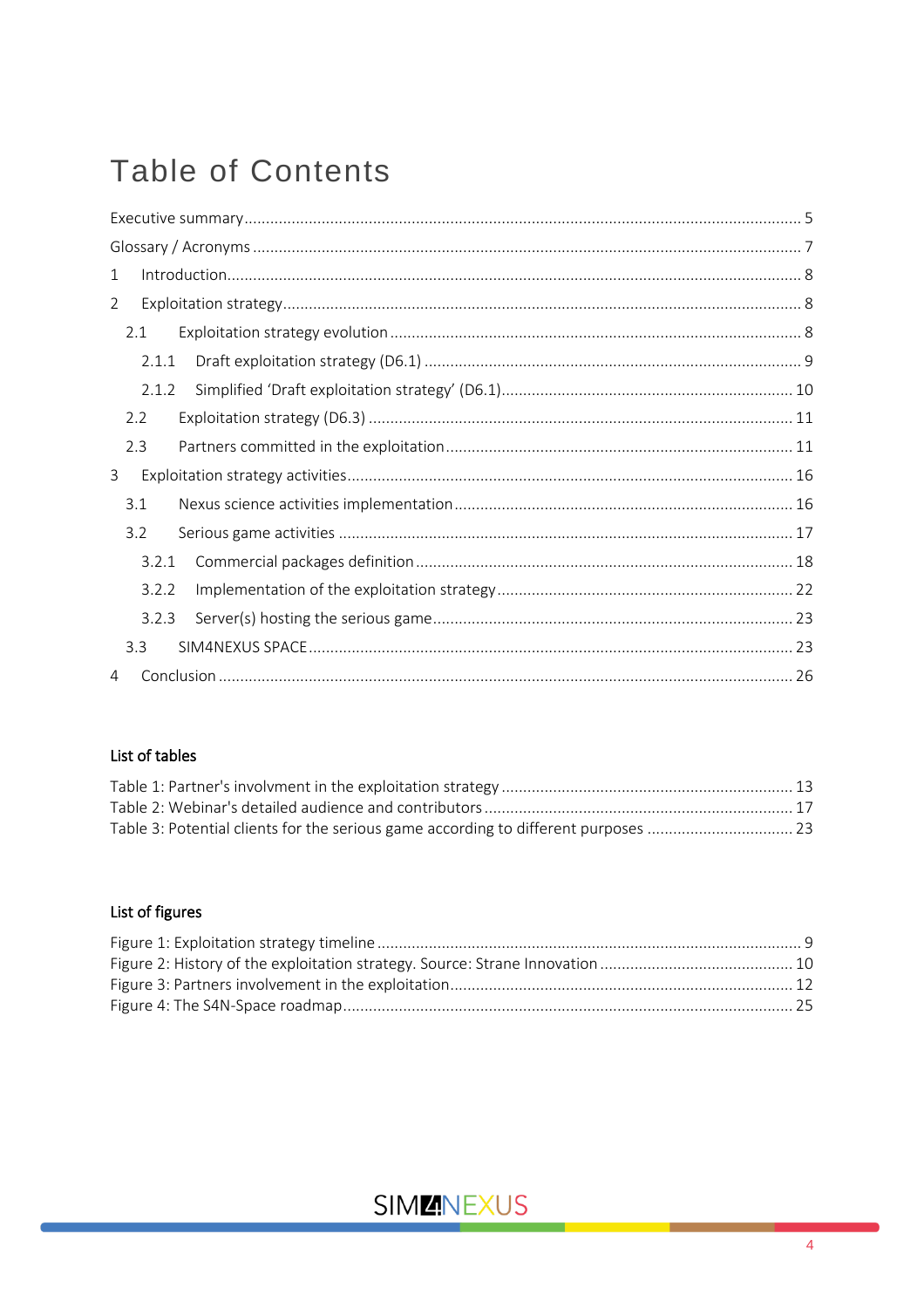# <span id="page-4-0"></span>Executive summary

The primary objective of this report is to develop the exploitation strategy of the SIM4NEXUS project. The exploitation strategy purpose is to define means and ways for the consortium partners to continue to collaborate and work together after the end of the project. For that purpose, the exploitation strategy makes several propositions of collaborations, based on three outcomes of the project which are the Nexus science, the serious game and the SIM4NEXUS-SPACE. The exploitation strategy is built around a 2-year trial period after the project' end without any legal entity creation. After this test phase, the creation of a legal entity will be evaluated based on the results of the trial phase.

The section 2 of the document presents the exploitation strategy evolution throughout the project (from the first ideas to the final exploitation strategy). This evolution expresses the general willingness of the project for the exploitation. Then, the last exploitation strategy is presented. Finally, the partner's commitment is presented. It shows the exploitation is leaded by the Steering Group of SIM4NEXUS composed of Wageningen University Research, KWR Water Research Institute and the University of Thessaly. There are known as the golden members of the exploitation. The other partners willing to be part of the exploitation are the Silver members and aim to support actions of the Steering Group. The Bronze members are interested to follow the exploitation of SIM4NEXUS but are not strongly committed to it.

The section 3 of the document presents the exploitation activities for the Nexus Science, the serious game and the SIM4NEXUS-SPACE. The activities were designed based on the feedbacks from the market and from the project partners. The Nexus Science activities include the organisation of webinars, Nexus academy, dissemination events, Nexus workshops and future academic collaborations. The serious game activities are training sessions divided into 3 different packages. The first package is for commercial activities. The second is for organising training sessions. The third is for training the trainers. Each package includes specific material at different prices. The SIM4NEXUS-SPACE is a tool to collect SDM data input from satellite images. This last exploitation activity will make possible to develop new case studies (after the project' end) from regions where data collection is uneasy or where data are not centralised.

All these activities intend to foster collaboration among the project' partners after the end of the project.

The conclusion of the document explains the connection of the exploitation strategy with the deliverable 6.4 on business models and business plans. Deliverable 6.4 focuses on the exploitation activities related to the serious game. Business plans are designed to support the 2-year trial phase and business plans are also suggested for the three years following the trial phase if a legal entity is created.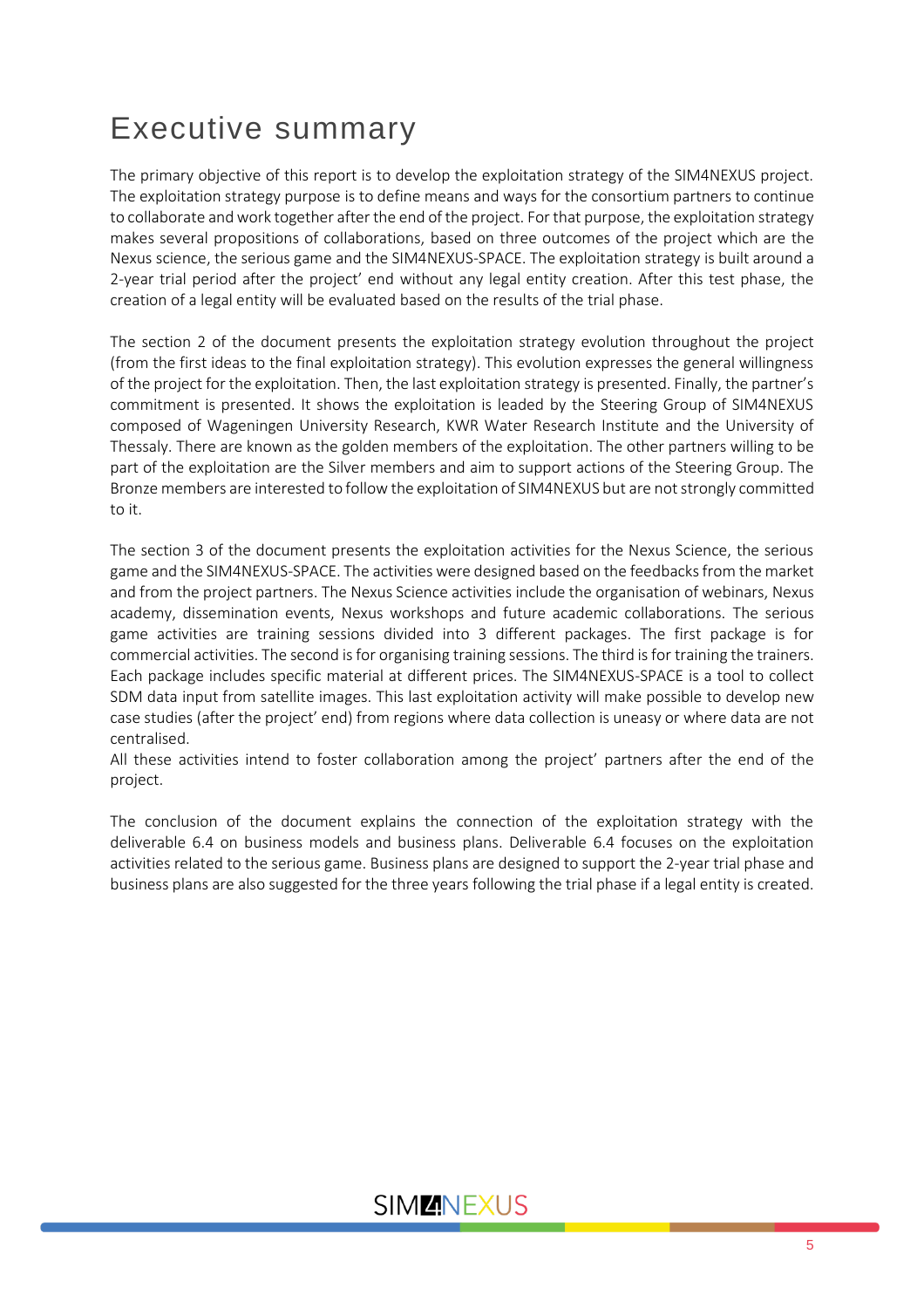### Changes with respect to the DoA

### No changes with respect to the DoA

#### Dissemination and uptake

The targeted audience of this deliverable are the partners of SIM4NEXUS, and namely those willing to be part of the exploitation after the project' end. The level of dissemination of the deliverable is public.

### Short Summary of results (<250 words)

This document presents the exploitation strategy of SIM4NEXUS. This exploitation strategy is a roadmap for the partners for the next 2 years to exploit and disseminate the Nexus science, the serious game and the SIM4NEXUS-SPACE, seen as major exploitable outputs of the project. All the exploitation activities proposed in this document intends to support the collaboration among the partners after the project' end and suggests ways for more and new collaborations.

#### Evidence of accomplishment

This report is the evidence of deliverable 6.3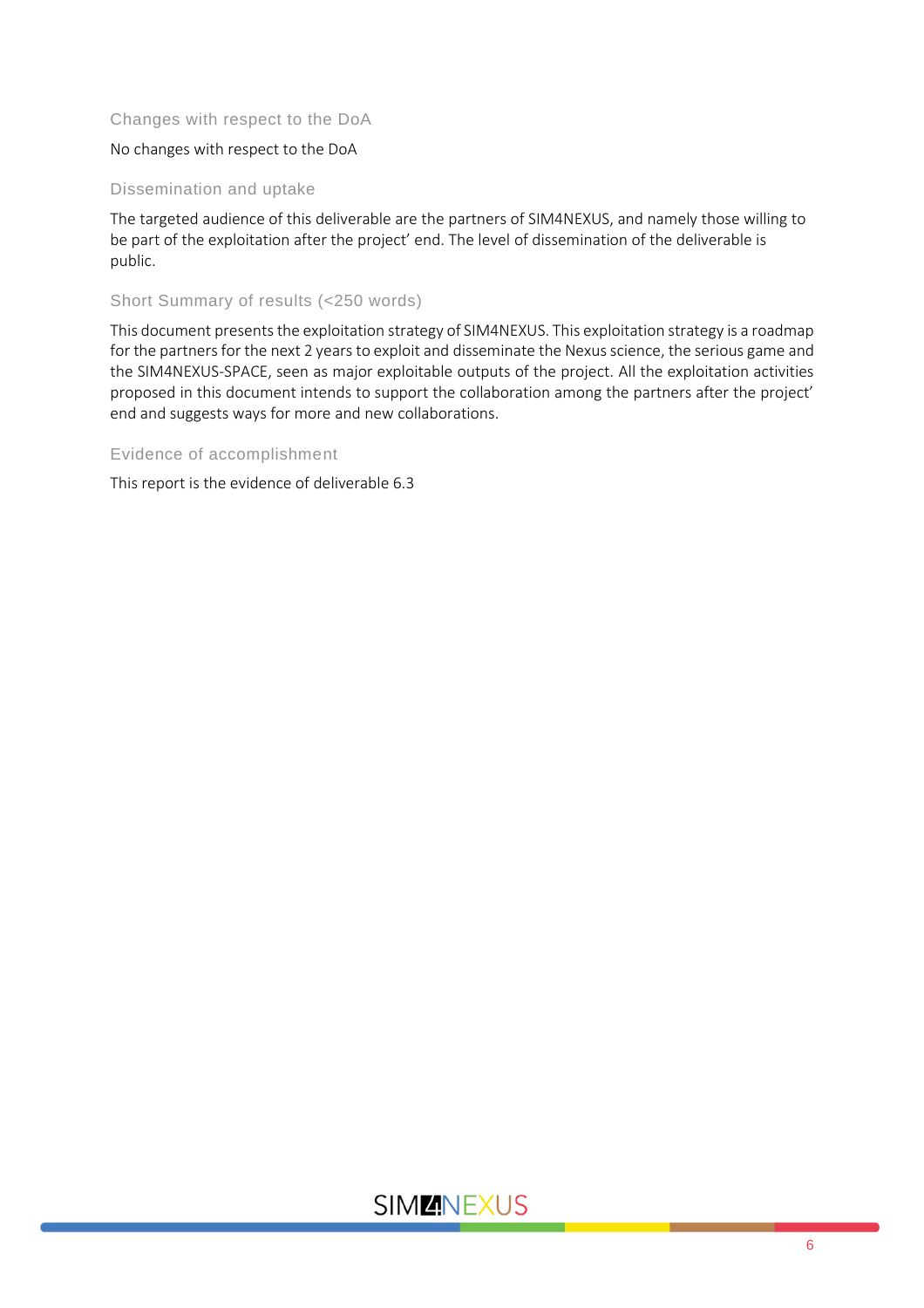# <span id="page-6-0"></span>Glossary / Acronyms

|            | <b>EXPLANATION / MEANING</b> |
|------------|------------------------------|
| SG         | Serious Game                 |
| <b>IPR</b> | Intellectual Property Rights |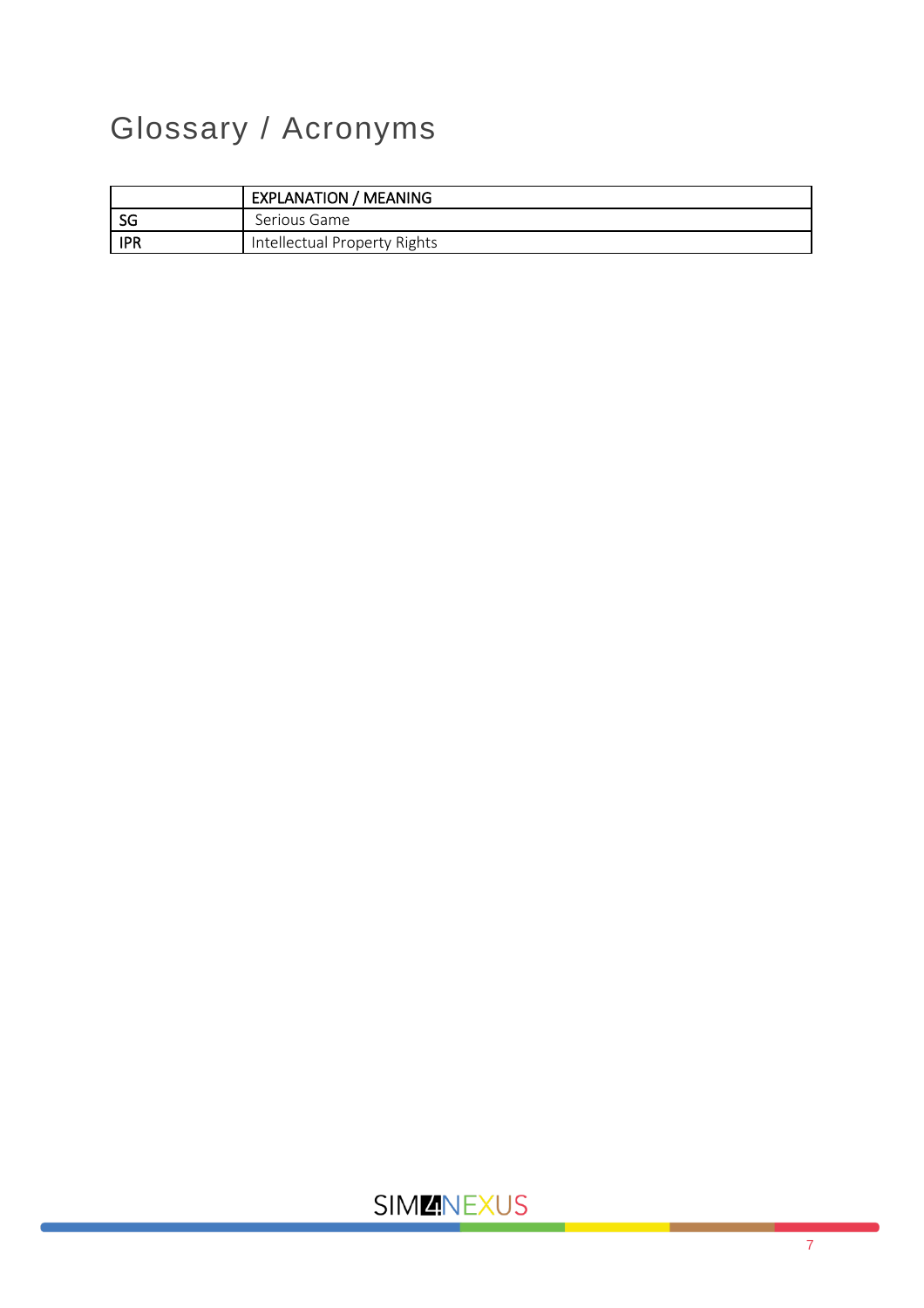# <span id="page-7-0"></span>1 Introduction

This report explains the exploitation strategy of the SIM4NEXUS project results. This exploitation strategy focuses on the joint exploitation activities of the project (not the individual exploitation activities of each partners). The exploitation strategy is meant to support the project partners who have decided to jointly exploit the SIM4NEXUS serious game beyond the end of the project. The exploitation strategy is then a way to define the working conditions among the partners of the project after the project' end.

Based on the intended exploitation activities of the partners, previous researches done by WP6 on market opportunities and competitors, WP6 results assessment, and discussions within the consortium, the exploitation strategy is outlined in this report which:

- i) reminds the history of the exploitation strategy of the project (section 1.2),
- ii) lists the project partners who have decided to embark into joint exploitation (section 1.3),
- iii) describes the exploitation strategy (section 2) for the Nexus science and the serious game, namely:
	- a. the serious game commercial packages and pricing
	- b. the exploitation activities to promote the serious game

# <span id="page-7-1"></span>2 Exploitation strategy

A draft strategy was illustrated and approved in D6.1, in May 2019. In late 2019-early 2020, in light of the project developments, partners were asked to review their initial intention and decide whether they wanted to join the project exploitation strategy and for which purposes. Also, partners re-discussed the draft exploitation strategy and agreed upon the simplified strategy. It is this exploitation strategy that will be presented in the following sections of the document.

The exploitation strategy of the project (D6.3), as it stands, focuses on 2 main items which are:

- The Nexus science and in particular the understanding the connections between the different components of the Nexus.
- The serious game [\(http://seriousgame.sim4nexus.eu/\)](http://seriousgame.sim4nexus.eu/) and its use for training people about the Nexus science and policy decision making. This section also includes insights on how to maintain and update the user interface, the KEE, the models and the databases (with possible interactions with the SIM4NEXUS-Space (https://sim4nexus-space.eu/) for some case studies if desired).

Partners, however, remain open to opportunities that may manifest over the two years' trial period, to exploit also other project products. The steering group is composed of Wageningen University Research (WUR LEI), KWR Water Research Institute and the University of Thessaly.

### <span id="page-7-2"></span>2.1 Exploitation strategy evolution

The exploitation strategy of SIM4NEXUS relies on many assessments, interviews, discussions, market analysis and strong knowledge of the outputs of the SIM4NEXUS project. Figure 1 shows all the actions undertaken by WP6 partners to understand the outputs of the project, the related markets and afterward the roadmap to the exploitation.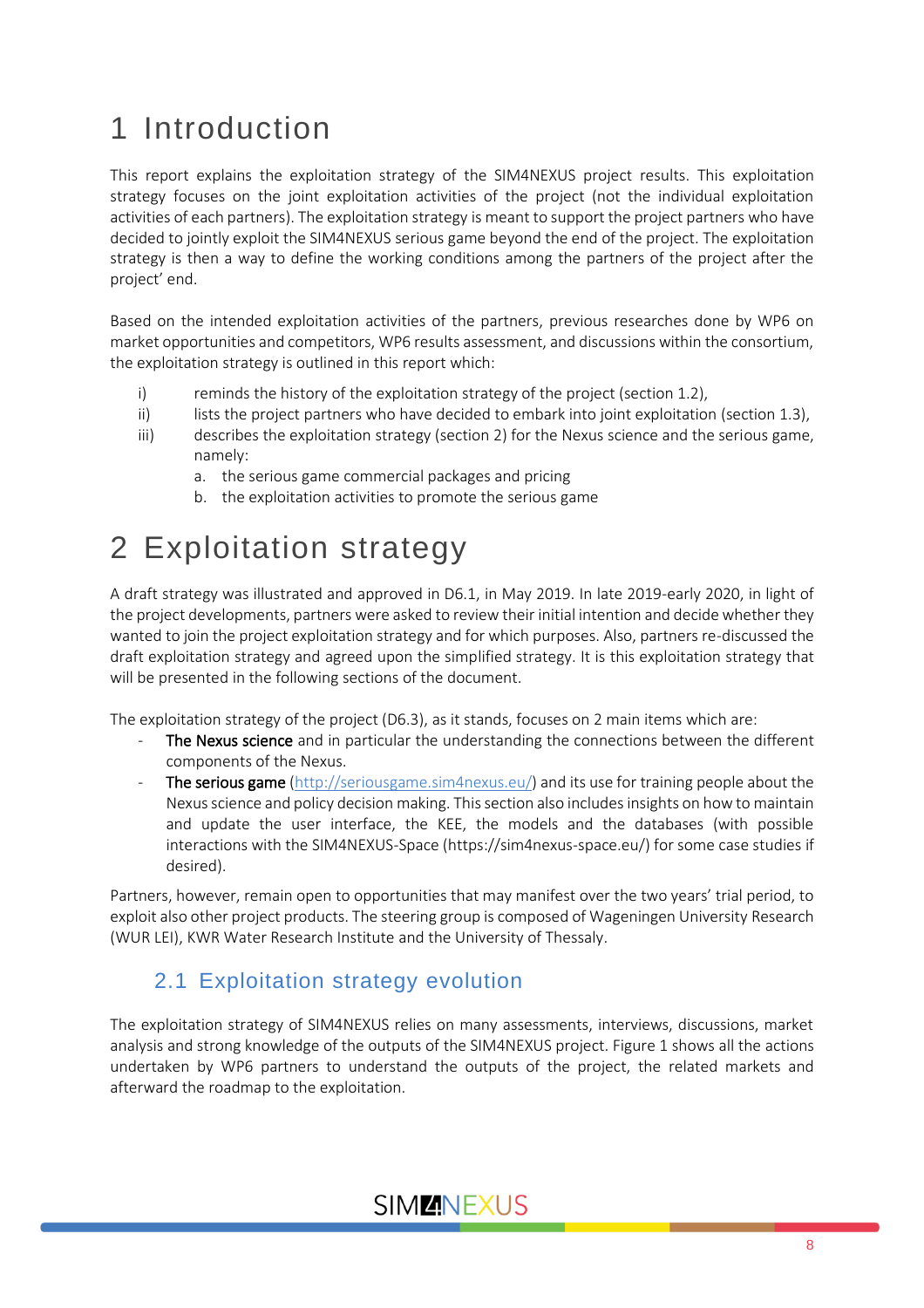

Figure 1: Exploitation strategy timeline

<span id="page-8-1"></span>Strane Innovation displayed in the D6.1 a first proposition of exploitation strategy which integrated three spin-off creation. Based on the EC review and comments, a simplified version of the exploitation strategy was delivered, which suggested the creation of one foundation to host the exploitation activities (serious game, consultancy activities, Nexus science). Then, the steering group claimed for a period of 2 years to test the exploitation activities before creating a legal structure.

### <span id="page-8-0"></span>2.1.1Draft exploitation strategy (D6.1)

This section summarises the history and evolution of the exploitation strategy of SIM4NEXUS. Figure 1 shows the overall evolution of the exploitation strategy.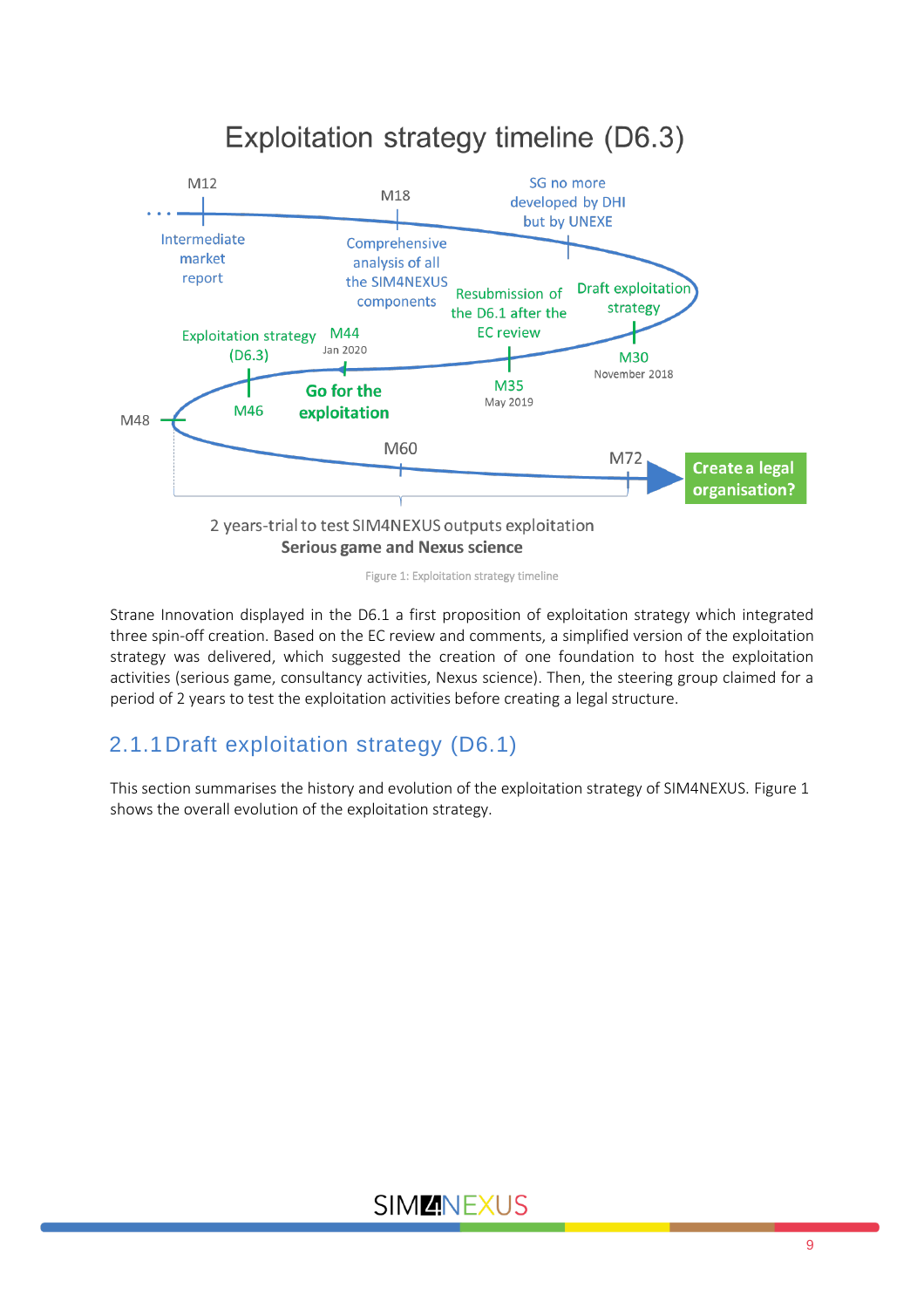### Exploitation strategy evolution (T6.3) From D6.1 To D6.1 SIMPLIFIED To D6.3



Figure 2: History of the exploitation strategy. Source: Strane Innovation

<span id="page-9-1"></span>The draft exploitation strategy (D6.1) presented the comprehensive draft exploitation strategy with full details of objectives, purposes, economics, human resources, etc. taking into considerations feedbacks from all the partners collected during the two and a half first years of the project by Strane Innovation. The first draft exploitation strategy submitted at M30 (November 2018) included the creation of two spin-offs and one foundation. One spin-off to exploit the serious game and one spin-off to exploit the expertise in the Nexus modelling developed within SIM4NEXUS. The foundation purpose was to disseminate all the outputs of the project.

## <span id="page-9-0"></span>2.1.2Simplified 'Draft exploitation strategy' (D6.1)

After the 2<sup>nd</sup> Review Period (mid-2019) of the project, the 'European Commission review' requested a simplification of the exploitation strategy. Strane removed spin-offs creation from the draft exploitation strategy (D6.1) and focused on the foundation creation. Thislast option suggested to include the serious game into the foundation together with the Nexus science activities.

After the review period and considering i) the products and services coming out of the SIM4NEXUS project and ii) the risk, the current market opportunities, the current Technology Readiness Level of the product and services, the steering group and the partners agreed on a Go to push further the exploitation strategy, and to implement the activities proposed but did not want to create a legal entity to support the exploitation activities right after the project.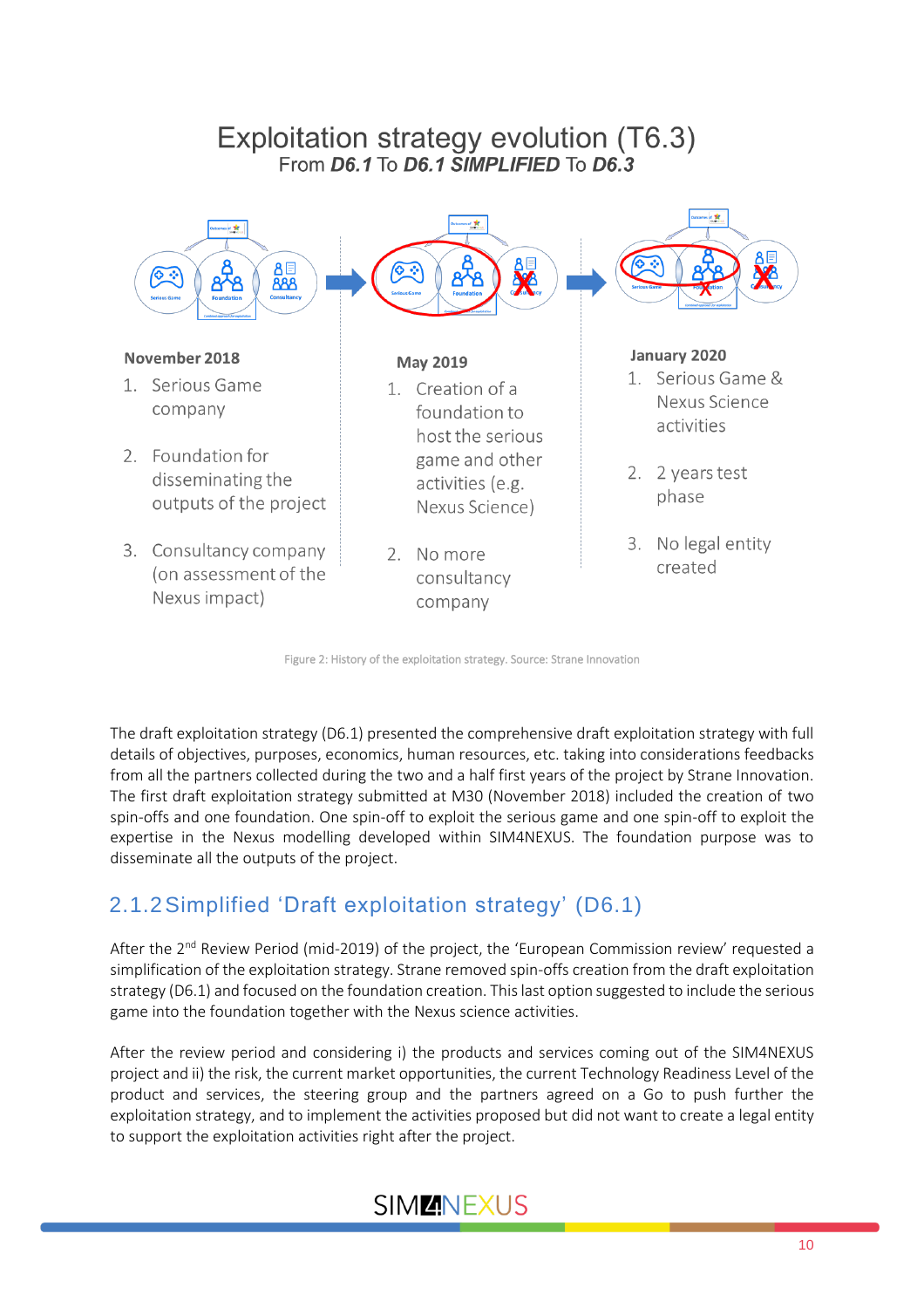### 2.2 Exploitation strategy (D6.3)

<span id="page-10-0"></span>In January 2020, a 'Go' had been decided for the exploitation of SIM4NEXUS. A steering group composed of Wageningen Research - Wageningen University, The Netherlands (WUR-LEI), University of Thessaly, Greece (UTH) and KWR Water Research Institute, The Netherlands (KWR), was formed to lead the exploitation activities throughout the project and for the period after project closure.

After January 2020, discussions on the exploitation strategy involved the Steering Group and other partners willing to be involved in the exploitation of the project results. Discussion leaded to the decision of starting exploitation activities for a 2-years trial, without any creation of legal entity. Contributions of the partners will be in-kind contributions of time and resources.

On this basis, Strane developed the 'exploitation strategy' (D6.3) according to the partners' express of interest for this 2-years trial. Strane also developed the business plans of this trial period of 2 years in the D6.4.

This option remains of course open to every partner of SIM4NEXUS willing to join after the due date of this deliverable. Also, the legacy report (deliverable 6.6) extensively details all the highly valuable outputs of SIM4NEXUS which are not included in the exploitation strategy.

### 2.3 Partners committed in the exploitation

<span id="page-10-1"></span>This section of the document intends to detail which partners of SIM4NEXUS are going to take actions in the exploitation activities for the upcoming 2-years trial period.

In the Grant Agreement, partners of the SIM4NEXUS project had declared their ideas for the exploitation of the project results (Deliverable 6.1, table 7, p.42). Among WP6 activities, there is the development of a joint exploitation strategy of the project outputs.

Three levels of involvement of SIM4NEXUS partners have been identified for the exploitation:

- **GOLD** (Steering Group) leading role in the implementation of the exploitation actions; commitment offered through in-kind contributions and with important IPR assets to support the steering group.
- SILVER commitment offered through in-kind contributions and with IPR assets
- **BRONZE** No interest expressed to participate in exploitation activities with no specific commitment of time or assets

The Steering Group is composed by the following project partners:

- Wageningen Research Wageningen University, The Netherlands in the person of:
	- o Floor Brouwer
	- o George Beers
- University of Thessaly, Greece in the person of:
	- o Chrysi Laspidou
	- o Maria Papadopoulou
- KWR Water Research Institute, The Netherlands in the person of:
	- o Dragan Savic
	- o Lydia Vamvakeridou-Lyroudia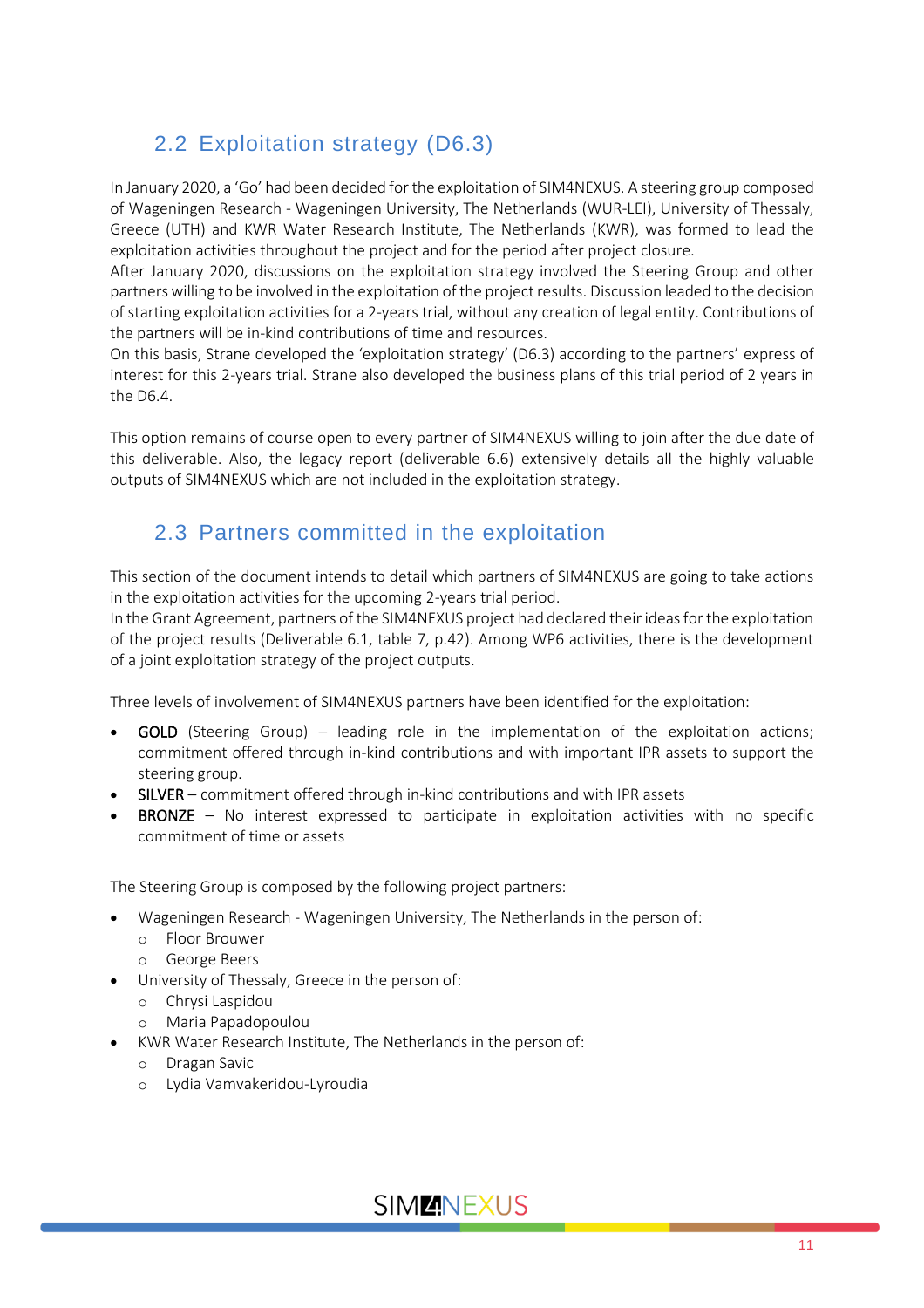

Figure 3: Partners involvement in the exploitation

<span id="page-11-0"></span>The steering group led the exploitation strategy during the remaining part of the project contract (until June 2020) and will continue to do so for two years after that (until June 2022), as trial period to explore and seize market opportunities for the serious game and the Nexus science products.

Each member of the Steering Group has committed to invest two person months starting from July 2020 for two years to implement exploitation activities, as described in section 2.2. The steering group is not a legal entity. It is based on voluntary agreement between the parties and commitment of in-kind contribution to the exploitation activities. The project partners who joined, together with the Steering Group, have expressed their commitment for the two years' exploitation trial period as illustrated in table 1.

Other partners committed in exploitation will also contribute to the exploitation of the serious game after the end of the project, based on the resources each partner has decided to dedicate to this. Table 1 summarizes the final decision of partners on the joint exploitation and includes reflection on IPR issues related to the exploitation of the serious game and its components.

### Important notice:

Table 1 and figure 3 representing the involvement of partners are presented with all the information available as of November 2020.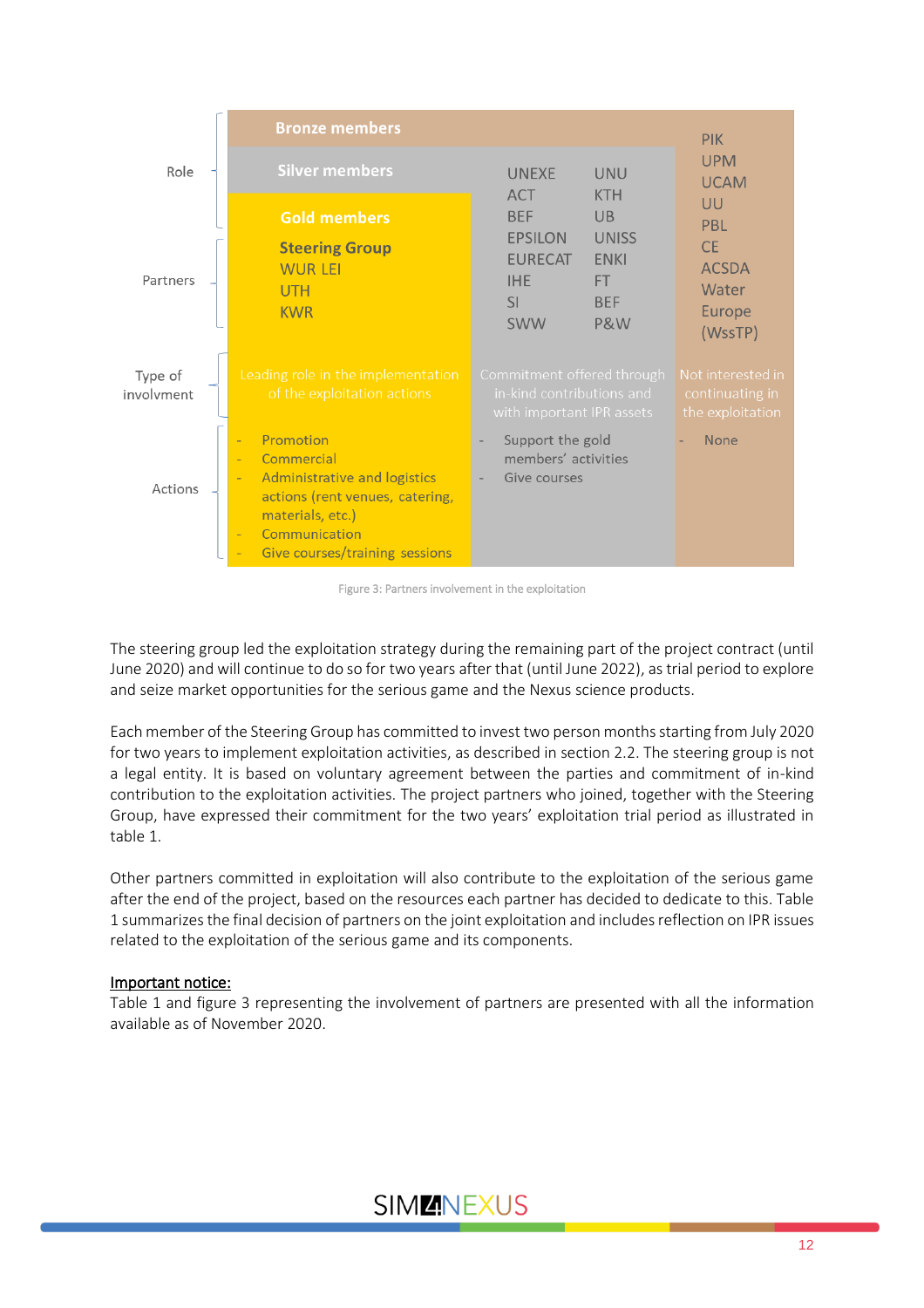<span id="page-12-0"></span>

| Table 1: Partner's involvement in the exploitation strategy |
|-------------------------------------------------------------|
|-------------------------------------------------------------|

| Acronym<br>partner | Exploitation activities during the two<br>years trial period                                                                                                                                                                                                                                                                                                                                                                                                                                                                                                                                                                                                                                                                                                                                                                                                        | IPR issues/assets offered for<br>joint exploitation                  | Role in joint<br>exploitation<br>(see section<br>$2.1.2$ for<br>description) |
|--------------------|---------------------------------------------------------------------------------------------------------------------------------------------------------------------------------------------------------------------------------------------------------------------------------------------------------------------------------------------------------------------------------------------------------------------------------------------------------------------------------------------------------------------------------------------------------------------------------------------------------------------------------------------------------------------------------------------------------------------------------------------------------------------------------------------------------------------------------------------------------------------|----------------------------------------------------------------------|------------------------------------------------------------------------------|
| <b>WR</b>          | Yes. Leading member Steering Group                                                                                                                                                                                                                                                                                                                                                                                                                                                                                                                                                                                                                                                                                                                                                                                                                                  | Foreground and background are<br>defined in Consortium<br>Agreement. | <b>GOLD</b>                                                                  |
| <b>UTH</b>         | Yes. Leading member Steering Group                                                                                                                                                                                                                                                                                                                                                                                                                                                                                                                                                                                                                                                                                                                                                                                                                                  |                                                                      | GOLD                                                                         |
| <b>KWR</b>         | Yes. Leading member Steering Group<br>Sharing nexus science in the<br>$\bullet$<br>Watershare network, a worldwide<br>network led by KWR <sup>1</sup> . Activities will<br>include the use of the serious game<br>as tool to create a shared<br>knowledge base on nexus science<br>and raise interest in further<br>developing the tool for applicability<br>to the partner's context<br>Further developing SIM4NEXUS<br>$\bullet$<br>scientific results through acquisition<br>of new (EU and other) funding - also<br>within Watershare network<br>Sharing nexus science in academia<br>$\bullet$<br>and practice, for example by using<br>the serious game in stakeholder<br>meetings (with Dutch and Flemish<br>water utilities), summer schools,<br>MSc and PhD programmes, also<br>through acquisition of new funding<br>for e.g. developing ad-hoc trainings |                                                                      | <b>GOLD</b>                                                                  |
| <b>IHE Delft</b>   | <b>Educational activities</b><br>$\bullet$<br>Use results in future research<br>$\bullet$<br>programmes                                                                                                                                                                                                                                                                                                                                                                                                                                                                                                                                                                                                                                                                                                                                                             | SDM is in open access                                                | <b>SILVER</b>                                                                |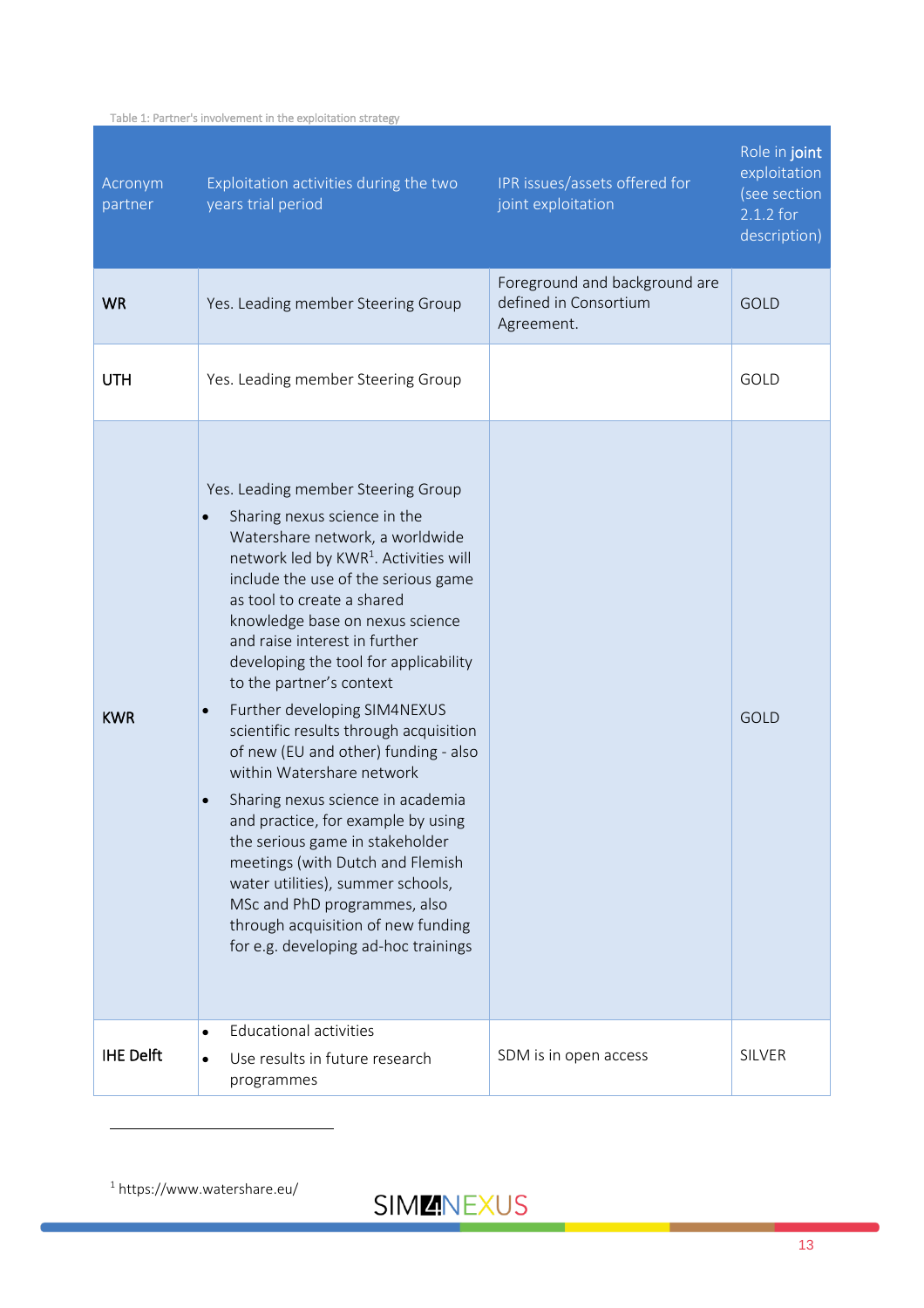| <b>UNU</b>                  | Yes, but not in terms of monetisation                                                                                                                                                                                                                                                                                                                                                                                                                                                                                                                                                                                                                                               | <b>No</b>                                                                                                                                                                                                                                                                                                                                                                                                                                                                                                                                  | <b>SILVER</b> |
|-----------------------------|-------------------------------------------------------------------------------------------------------------------------------------------------------------------------------------------------------------------------------------------------------------------------------------------------------------------------------------------------------------------------------------------------------------------------------------------------------------------------------------------------------------------------------------------------------------------------------------------------------------------------------------------------------------------------------------|--------------------------------------------------------------------------------------------------------------------------------------------------------------------------------------------------------------------------------------------------------------------------------------------------------------------------------------------------------------------------------------------------------------------------------------------------------------------------------------------------------------------------------------------|---------------|
| <b>EURECAT</b>              | Yes                                                                                                                                                                                                                                                                                                                                                                                                                                                                                                                                                                                                                                                                                 | <b>EURECAT is not SDM</b><br>input/output data owners, nor<br>producers.<br>IPR, foreground and background<br>are defined in the consortium<br>agreement.                                                                                                                                                                                                                                                                                                                                                                                  | <b>SILVER</b> |
| ACTéon                      | Willing to contribute, depending on<br>contents agreed upon and budget<br>available                                                                                                                                                                                                                                                                                                                                                                                                                                                                                                                                                                                                 | No IPR issues                                                                                                                                                                                                                                                                                                                                                                                                                                                                                                                              | <b>SILVER</b> |
| <b>EPSILON</b>              | SIM4NEXUS-SPACE                                                                                                                                                                                                                                                                                                                                                                                                                                                                                                                                                                                                                                                                     |                                                                                                                                                                                                                                                                                                                                                                                                                                                                                                                                            | SILVER        |
| <b>Strane</b><br>Innovation | Interested in contributing to develop an<br>effective exploitation and giving<br>possible training courses with the<br>serious game                                                                                                                                                                                                                                                                                                                                                                                                                                                                                                                                                 |                                                                                                                                                                                                                                                                                                                                                                                                                                                                                                                                            | <b>SILVER</b> |
| Fresh<br>Thoughts           | Contribute to the policy uptake of the<br>Nexus, e.g. linked to the Nexus Project<br>Cluster, as we are already involved.                                                                                                                                                                                                                                                                                                                                                                                                                                                                                                                                                           |                                                                                                                                                                                                                                                                                                                                                                                                                                                                                                                                            | <b>SILVER</b> |
| <b>BEF</b>                  | Yes, interested to contribute to<br>exploitation, although funding of these<br>activities is an issue.                                                                                                                                                                                                                                                                                                                                                                                                                                                                                                                                                                              | Further exploitation of<br>SIM4NEXUS products has IP<br>issues, which are closely linked<br>to IHE-Delft (SDM for Latvia<br>case) and the University of<br>Exeter (serious game). See<br>response IHE-Delft since the<br>SDM is open source)                                                                                                                                                                                                                                                                                               | <b>SILVER</b> |
| <b>UNEXE</b>                | Yes                                                                                                                                                                                                                                                                                                                                                                                                                                                                                                                                                                                                                                                                                 |                                                                                                                                                                                                                                                                                                                                                                                                                                                                                                                                            | <b>SILVER</b> |
| <b>UB</b>                   | Yes                                                                                                                                                                                                                                                                                                                                                                                                                                                                                                                                                                                                                                                                                 |                                                                                                                                                                                                                                                                                                                                                                                                                                                                                                                                            | <b>SILVER</b> |
| <b>KTH</b>                  | Yes                                                                                                                                                                                                                                                                                                                                                                                                                                                                                                                                                                                                                                                                                 |                                                                                                                                                                                                                                                                                                                                                                                                                                                                                                                                            | <b>SILVER</b> |
| <b>UNISS</b>                | Yes                                                                                                                                                                                                                                                                                                                                                                                                                                                                                                                                                                                                                                                                                 |                                                                                                                                                                                                                                                                                                                                                                                                                                                                                                                                            | <b>SILVER</b> |
| <b>ENKI</b>                 | Yes, Michal Kravčík in Slovakia<br>established 6 multi-sectorial<br>partnerships called "Water Boards" in<br>East Slovakia (Košice Region), they<br>include 461 municipalities, each<br>municipality has $15 - 30$ members,<br>representatives of towns, NGOs,<br>entrepreneurs. They elaborate Action<br>Plans for their regions according to<br>results and conclusions we achieved in<br>the GE-CZ-SK Transboundary Study (see<br>Policy Brief). They had already several<br>meetings aiming at final plans to be<br>ready in February 2021 and material<br>implementation starting in second half<br>of 2021. The landscape restoration will<br>go on till 2025. The basis were | Transboundary DE-CZ-SK study<br>reached the level of final<br>complexity model. The results<br>confirm the trends of landscape<br>drainage and soil water<br>depletion. However the models<br>cannot distinguish the process<br>of its drainage caused by<br>overheated surface and also<br>evapotranspiration cannot be<br>considered always as water loss.<br>In general water and climate<br>nexus is very tight, cannot be<br>separated and may be<br>considered as a challenge for<br>climate / hydrology /<br>meteorological models. | <b>SILVER</b> |

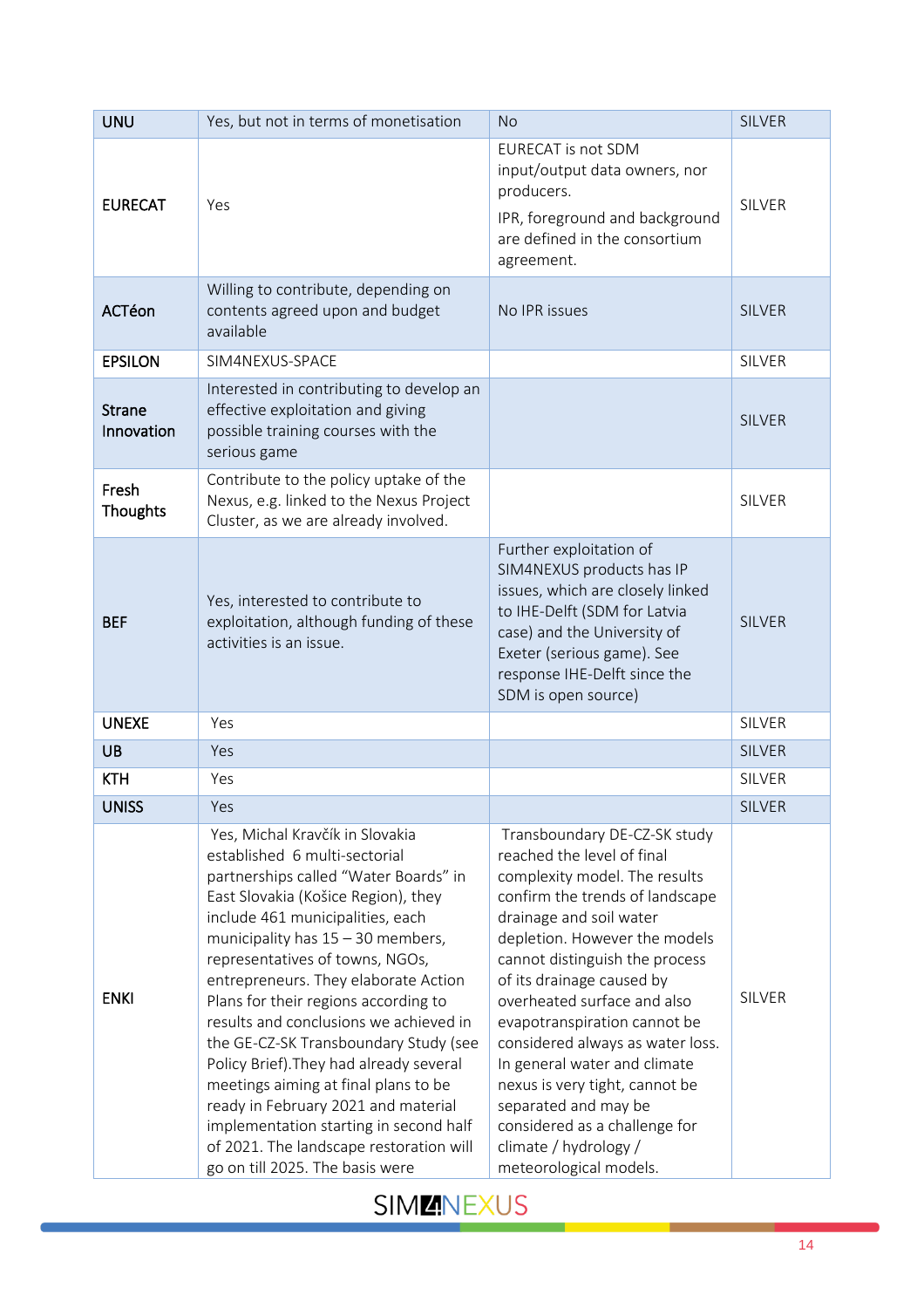|                | formulated during S4N Transboundary<br>Case Study GE-CZ-SK                                                                                                                                                                                                                                                                                                                                                              | Therefore modelling of the<br>effect of revitalization of large<br>drained fields on the local<br>climate and water cycle proved<br>to be an unsolvable problem for<br>serious game. Therefore, it was<br>not created for Transboundary<br>DE-CZ-SK case study. As a<br>replacement for the game,<br>direct communication with<br>stakeholders has been<br>established which resulted in<br>practical application of the<br>project results. |                                |
|----------------|-------------------------------------------------------------------------------------------------------------------------------------------------------------------------------------------------------------------------------------------------------------------------------------------------------------------------------------------------------------------------------------------------------------------------|----------------------------------------------------------------------------------------------------------------------------------------------------------------------------------------------------------------------------------------------------------------------------------------------------------------------------------------------------------------------------------------------------------------------------------------------|--------------------------------|
| <b>SWW</b>     | Yes                                                                                                                                                                                                                                                                                                                                                                                                                     | Company sensitive information<br>might be altered prior to sharing                                                                                                                                                                                                                                                                                                                                                                           | <b>SILVER</b>                  |
| <b>P&amp;W</b> | Yes                                                                                                                                                                                                                                                                                                                                                                                                                     |                                                                                                                                                                                                                                                                                                                                                                                                                                              | SILVER                         |
| <b>BEF</b>     | Yes, approach universities in Latvia<br>implementing programs for master<br>course students related to environment<br>and sustainable development<br>(University of Latvia, Vidzeme<br>University of Applied Sciences).<br>Introduce the NEXUS concept,<br>interlinkages and trade-offs between<br>Nexus sectors, coherence of relevant<br>EU policies and have a practical<br>exercise to play the SG for Latvia case. |                                                                                                                                                                                                                                                                                                                                                                                                                                              | <b>SILVER</b>                  |
| <b>WssTP</b>   | <b>No</b>                                                                                                                                                                                                                                                                                                                                                                                                               | No                                                                                                                                                                                                                                                                                                                                                                                                                                           | <b>BRONZE -</b><br><b>NONE</b> |
| <b>PIK</b>     | Remaining resources could be used for<br>translation of Serious Game contents<br>into German.                                                                                                                                                                                                                                                                                                                           | MAgPIE 4.0 has been published<br>open-source under the GNU<br>Affero General Public License.<br>This version is used. See also:<br>https://github.com/magpiemod<br>el/magpie<br>The model SWIM is not free<br>software yet, copyright is held<br>by PIK. This model might be<br>released under an open source<br>license, but probably not before<br>2021.                                                                                   | <b>BRONZE -</b><br><b>NONE</b> |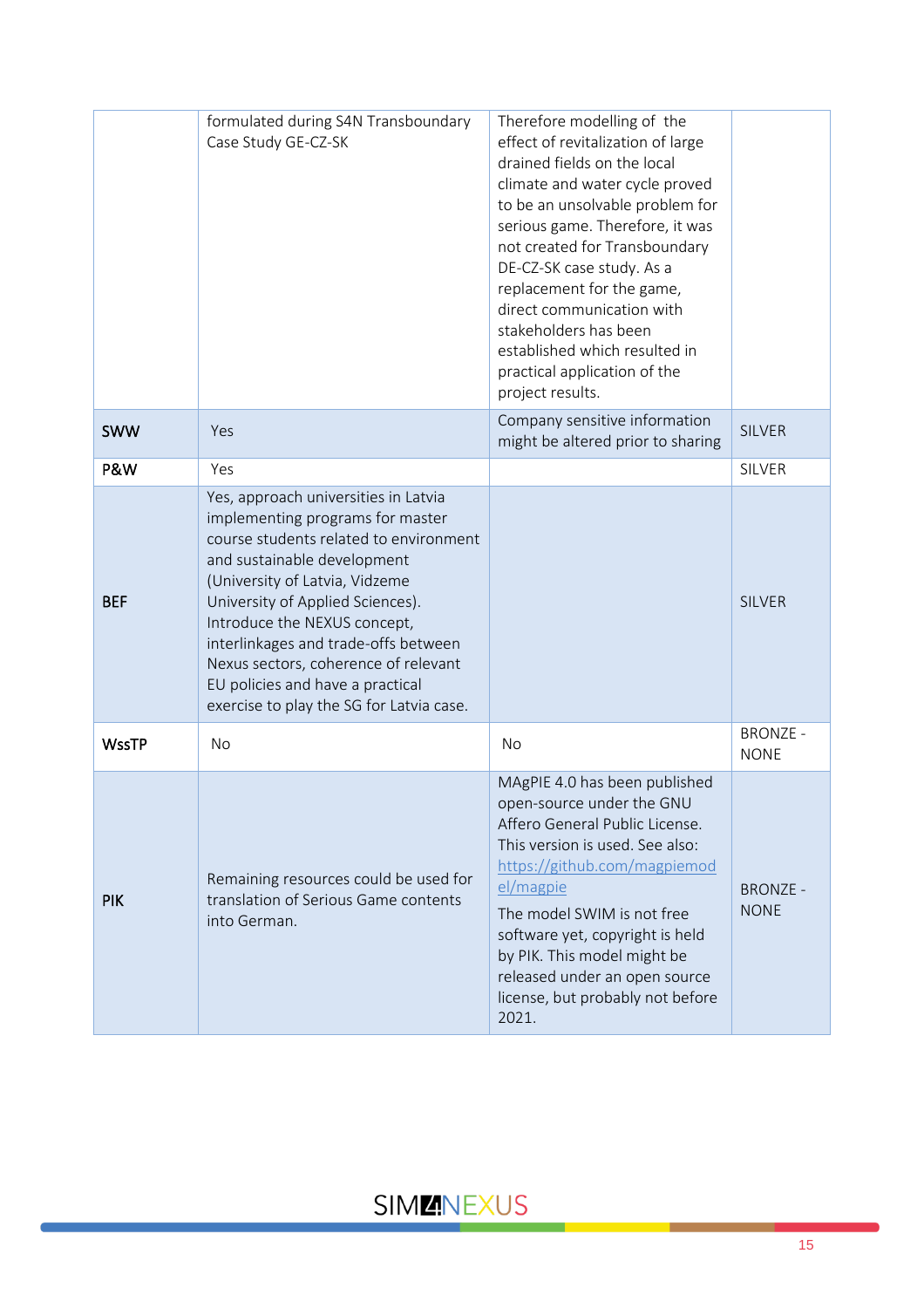| <b>PBL</b>   | No, but available for presentations or<br>lectures if invited. | All results and data generated<br>from SIM4NEXUS are open<br>source, which also counts for<br>IMAGE data. They can be used<br>freely after PBL will have had the<br>chance to publish it, and with<br>proper reference to IMAGE and<br>PBL. | <b>BRONZE -</b><br><b>NONE</b> |
|--------------|----------------------------------------------------------------|---------------------------------------------------------------------------------------------------------------------------------------------------------------------------------------------------------------------------------------------|--------------------------------|
| <b>CE</b>    | <b>No</b>                                                      | <b>No</b>                                                                                                                                                                                                                                   | <b>BRONZE -</b><br><b>NONE</b> |
| <b>UCAM</b>  | No.                                                            | No.                                                                                                                                                                                                                                         | <b>BRONZE -</b><br><b>NONE</b> |
| <b>ACSDA</b> | <b>No</b>                                                      | <b>No</b>                                                                                                                                                                                                                                   | <b>BRONZE -</b><br><b>NONE</b> |
| UU           | No.                                                            | No                                                                                                                                                                                                                                          | <b>BRONZE -</b><br><b>NONE</b> |
| <b>UPM</b>   | <b>No</b>                                                      | <b>No</b>                                                                                                                                                                                                                                   | <b>BRONZE -</b><br><b>NONE</b> |

# <span id="page-15-0"></span>3 Exploitation strategy activities

The exploitation strategy includes two types of activities: The Nexus science and the serious game [\(http://seriousgame.sim4nexus.eu/\)](http://seriousgame.sim4nexus.eu/). Section 2.1 presents all the activities related to Nexus science. Section 2.2 presents all the activities related to the exploitation of the serious game.

### 3.1 Nexus science activities implementation

<span id="page-15-1"></span>The activities detailed afterwards reflect some i) ongoing activities taking place during the project and ii) some activities which could be initiated after the project' end:

### Nexus Academy

The Nexus Academy is a cluster of partners who intend to invest most of their exploitation time in education activities (teaching students on the nexus science using the serious game). The Nexus Academy is conceived as a thematic cluster (it is not a legal entity) that focuses on joining forces to develop educational training on the Nexus science and to jointly seek funding opportunities to do so.

The Nexus Academy will also be an opportunity to develop a place to share experiences, good practices and knowledge on how to organise education activities with students, general audience or non-expert people.

The visualisations produced by the global case study and University of Exeter might be used in the frame of the Nexus Academy for raising awareness and make audience understand the ins and outs of the Nexus science and the interconnectedness of the Nexus components.

This section presents activities (on-going or to be organised) to disseminate the Nexus science developed within SIM4NEXUS. The activities could be of different kind such as events, webinars, nexus workshops:

### Organise webinars

The webinars' purpose is to disseminate the Nexus thinking, and the Nexus science added values acquired during the project. The webinars are to be developed in the coming months. Some partners  $SIMZNEXUS$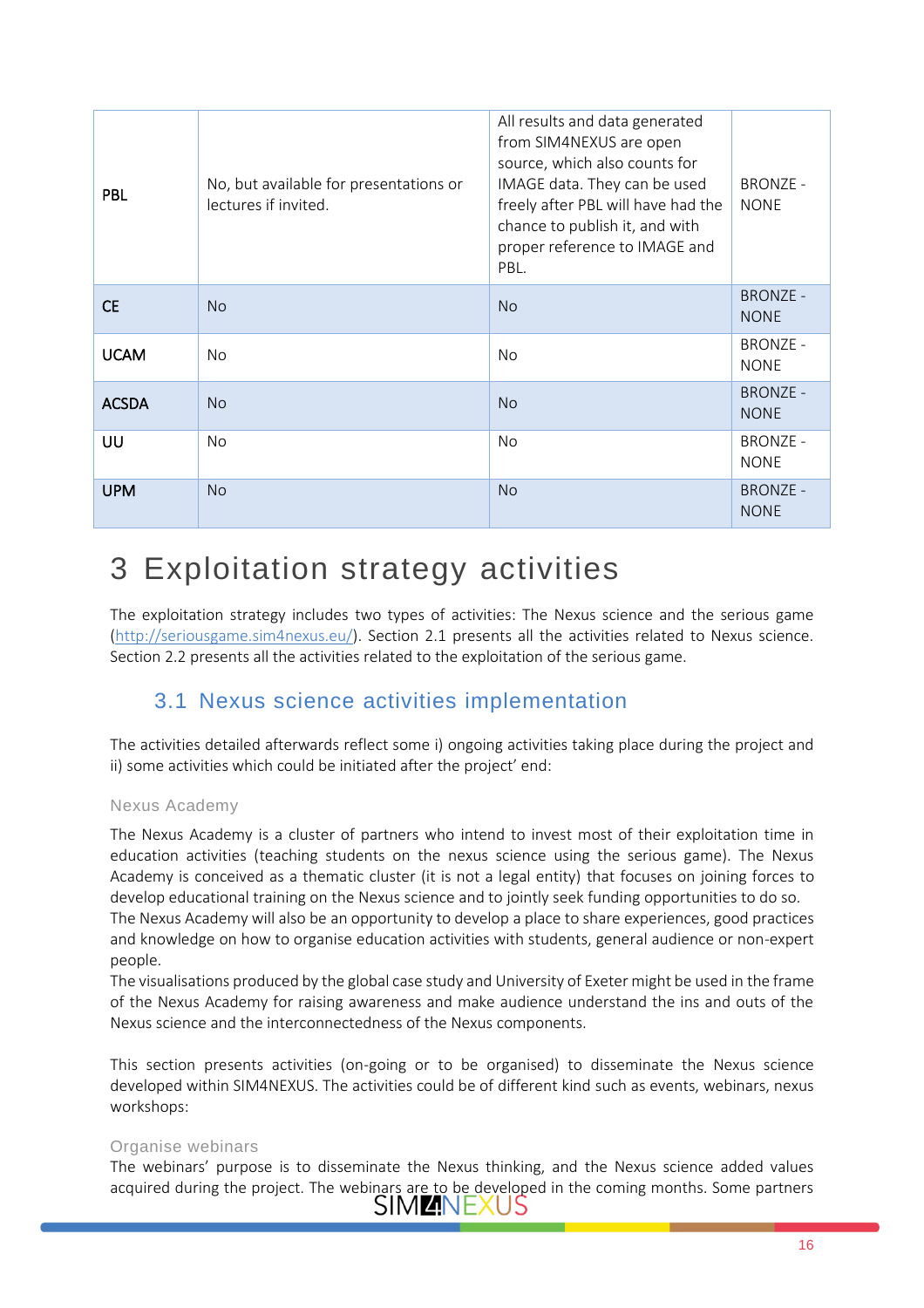are already willing to develop material for that purpose. Indeed, each case study willing to develop a webinar for its specific audience. For instance, KWR could do the table of content and each case study develop its specificities.

These webinars will rely on existing material and would also benefit from existing material developed by other Nexus related projects, like the Nexus Cluster Project. Partners and Nexus related project networks are crucial and will be extensively used to promote the webinars among professionals and expert people of the Nexus world.

| Webinar' complexity   | <b>Audience targeted</b>                                                                                               |
|-----------------------|------------------------------------------------------------------------------------------------------------------------|
| <b>Expert Webinar</b> | Experts of sustainable resource management (with or<br>without the Nexus approach)<br>Academics                        |
| Medium webinar        | Experts of other fields or sector (indirectly related to the<br>Nexus approach)<br>Policy makers (EU DGs for instance) |
| Simple webinar        | Industrials or public authorities not related to the Nexus<br>Students, citizens and general audience                  |

<span id="page-16-1"></span>Table 2: Webinar's detailed audience and contributors

### Organise Nexus workshops

Organise Nexus workshops to make people work on the Nexus science. For instance, these workshops could be organised (with and for) stakeholders such as policy makers, water/energy/land utilities, municipalities, local authorities, etc. to work on specific interconnections on the Nexus science at a specific scale. The outputs of such workshops are "Nexus" maps which will help stakeholders to get out of the silo thinking and better understand sustainable resource management.

#### Organise dissemination events

Organise events like conferences, talks, courses, etc. on the Nexus approach and the Nexus science towards other sectors as the EU DG's personnel (Energy, Agriculture, etc.) to disseminate the Nexus concept and science, or make policy recommendation for instance, or disseminate and share major findings on the Nexus. Collaboration with networks as the Nexus Project Cluster will be organised to disseminate the science of the Nexus, as it has already been done during the SIM4NEXUS project, with sister projects of SIM4NEXUS.

#### Foster academic collaborations.

Foster academic collaborations by jointly applying for funding and/or write scientific articles on related topics like:

- Nexus science and the added-value brought by SIM4NEXUS to the Nexus state-of-the-art
- Serious gaming as a tool for awareness raising among students, professionals, etc. but also as a tool for decision making
- SDM and Nexus modelling

## <span id="page-16-0"></span>3.2 Serious game activities

This section describes the exploitation activities for the serious game.

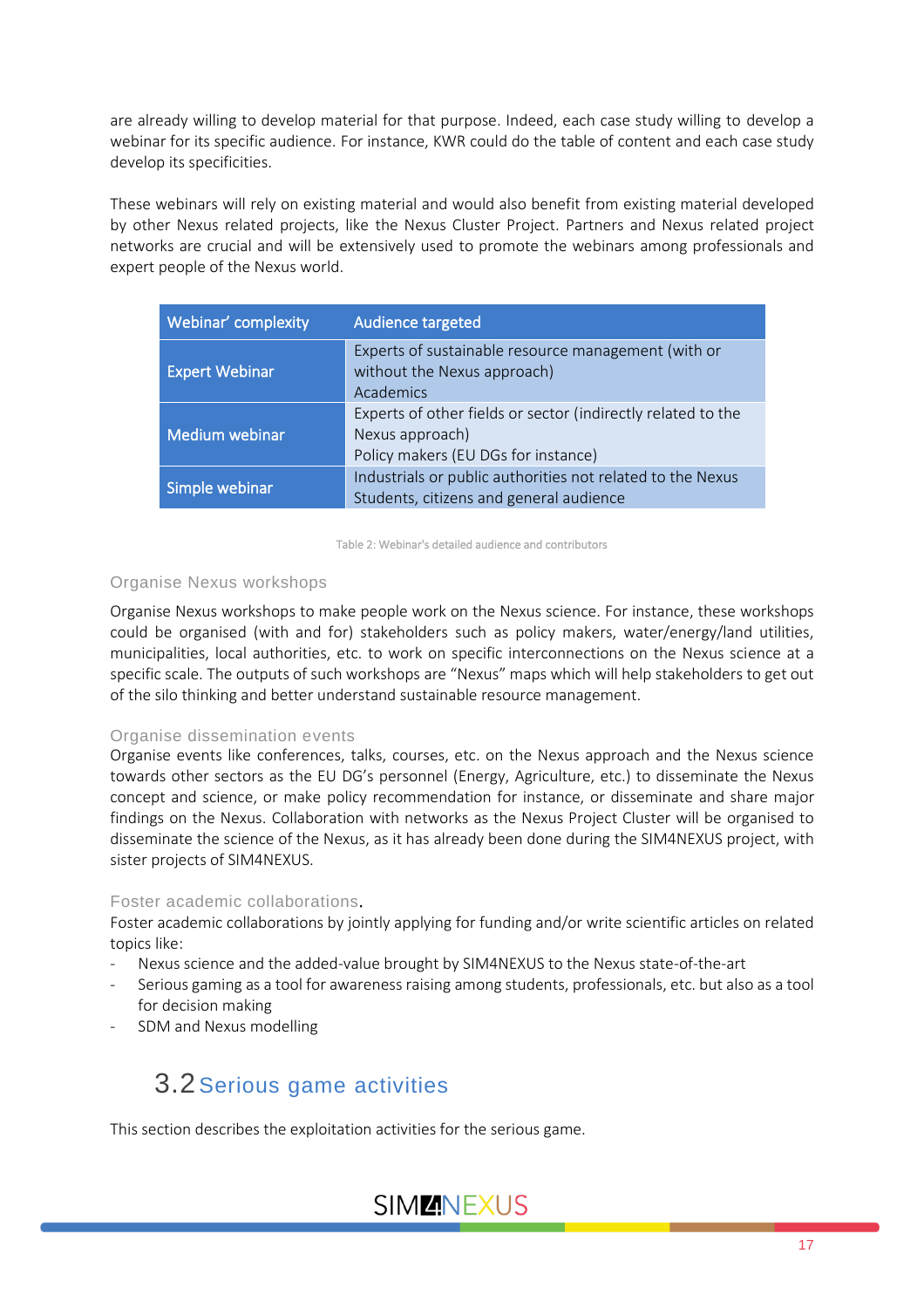The exploitation activities of the serious game are mainly about organising training sessions to train people on i) resource management and ii) how to use the serious game and interpret its results. The serious game activities are mostly for educational and awareness raising purposes. After the two trial years, if the revenues are conclusive, then the steering group will study the possibility to create a legal entity to support the exploitation of the serious game.

As described in the Grant Agreement, the Serious Game of SIM4NEXUS developed with EU public funding is open access. Anyone can play the Serious Game with no time or number of connection limits. However, training and coaching on how to use the Serious Game correctly, benefits and understanding of all the nexus related knowledge can be monetised. It is this training sessions that will be tested during the 2-year trial period to evaluate the demands and potential market size.

During the 2-year trial period, the business model of the serious game is very simple, considering the absence of any legal structure to hold its exploitation: each partner of the project committed in the exploitation strategy could organise training courses. For the courses, the partner will be paid by the client (university, summer school, organisation that hosts a stakeholder meeting, etc.), on a basis defined in section 3.2.1. The travel costs, food, and any additional courses are on top of the prices indicated below.

The serious game is a tool that can be used in the nexus science activities. Below are the commercial packages to enable these uses.

### <span id="page-17-0"></span>3.2.1Commercial packages definition

After the end of the project, the serious game will be made freely accessible, on the internet, since it is funded by the European Commission.

In the following, the serious game product and service offers are detailed:

- The package 1 includes all the elements for the promotion of the serious game.
- The package 2 includes all the elements for one regular facilitation of session of the serious game.
- The package 3 includes all the elements for training future facilitators of the serious game.

The table 1 summarises all the information on the package.

| <b>Packages</b>                         | Package 1   | Package 2.A | Package 2.B                       | Package 3      |
|-----------------------------------------|-------------|-------------|-----------------------------------|----------------|
| <b>Prices</b>                           | <b>FREE</b> |             | 399€ (1/2 day) or 699€ (full day) | 1999€ (2 days) |
| Demo version of the SG                  |             |             |                                   |                |
| User guidance                           |             |             |                                   |                |
| Commercial brochure                     |             |             |                                   |                |
| Full version of the SG                  |             |             |                                   |                |
| Facilitator & Interpreters <sup>2</sup> |             |             |                                   |                |

2 If needed only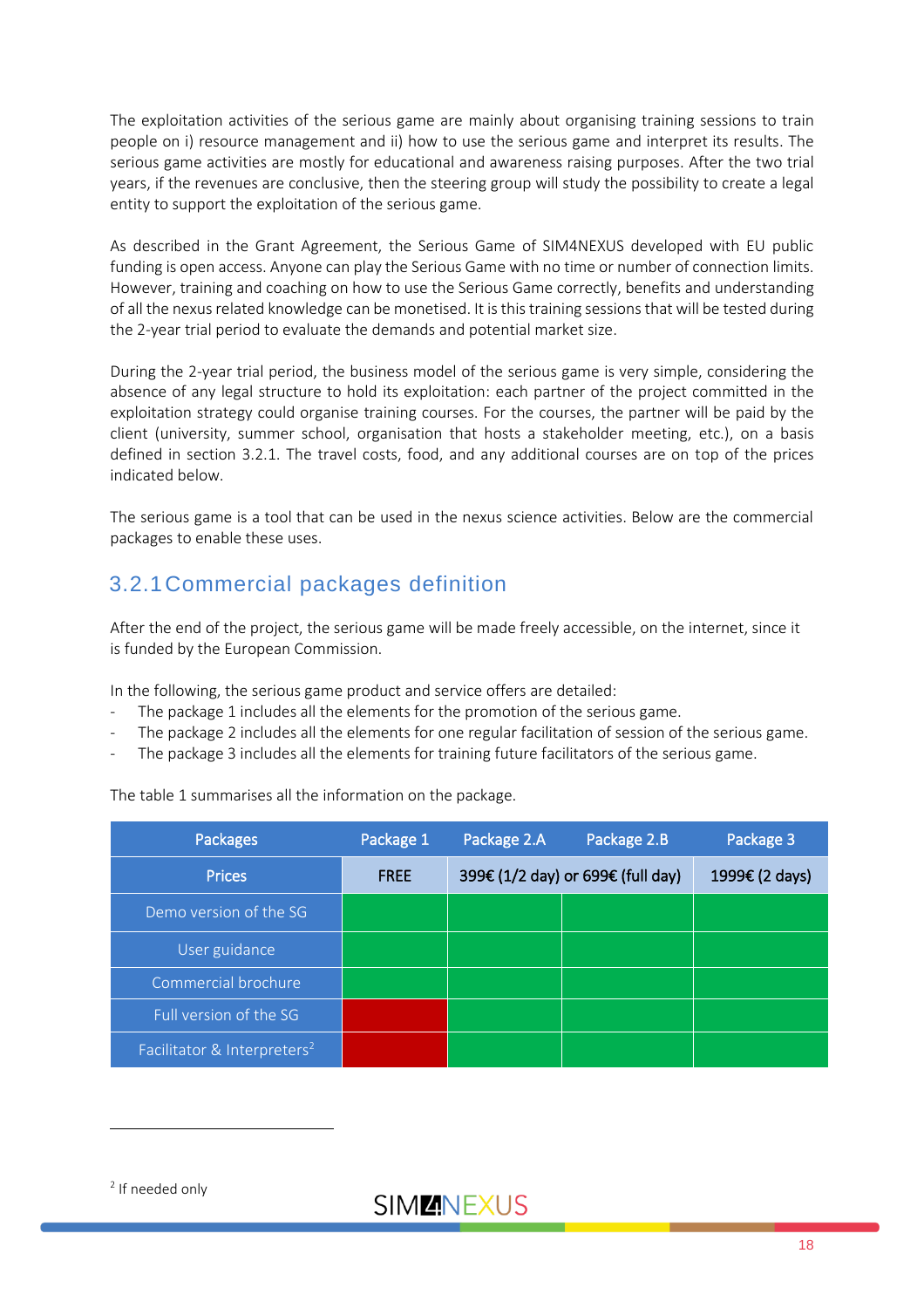| Training material <sup>3</sup> |  |  |
|--------------------------------|--|--|
| Printable policy cards files   |  |  |
| Material to become facilitator |  |  |

Table 1: Summary of the commercial packages to train with the serious game

#### Important notice:

The prices indicated for the packages of the table 1 are estimations and might possibly evolve during the 2-years of the trial phase depending of the market and the partners.

### 3.2.1.1 Package 1: Game promotion

### Purpose

The purpose of this package is to deliver all the material needed to promote the serious game as output of SIM4NEXUS and to showcase it to some events for various audience. It could be used:

- For educational purposes to all audience and especially academic environments such as BSc, MSc, PhD programmes and summer schools
- To raise awareness and understanding of the interconnectedness of the different nexus domains
- during meetings (e.g. project meetings) where for example stakeholders with different disciplinary/sector background are invited to discuss resource management problems
- At events such as climate change COP, international conferences, meeting of water utilities (KWR), etc. where stakeholders from different backgrounds and interests can be contacted. The purpose of this event type is to foster participant engagement in the meeting.

This game promotional package would also be a nice showroom towards other networks related to the Nexus in the perspective of organising serious game training sessions, gathering feedbacks on the game, development of new case studies, etc. to promote and develop the serious game.

Finally, the game promotion package is very useful for promotion and explanation of the Nexus thinking at professional events (meetings or major exhibitions, as done by SIM4NEXUS partners in Valencia in March 2020). This type of event is a good commercial showroom for further training sessions with the serious game.

### Content

This package will include:

- A freely available demo version of the serious game (all rounds of the game will be available but with two policy cards per Nexus sector only)
- A user guide (explaining how to play the serious game)
- Brochure with information about the game, list and price of products and services offered, contact details, etc. (available in case study languages) and about the SIM4NEXUS project. The brochure will be available online, for ease of access, at a printable format (e.g. Portable Document Format - pdf).

<sup>&</sup>lt;sup>3</sup> Questionnaires, guiding questions, etc.<br>SIMLANEXUS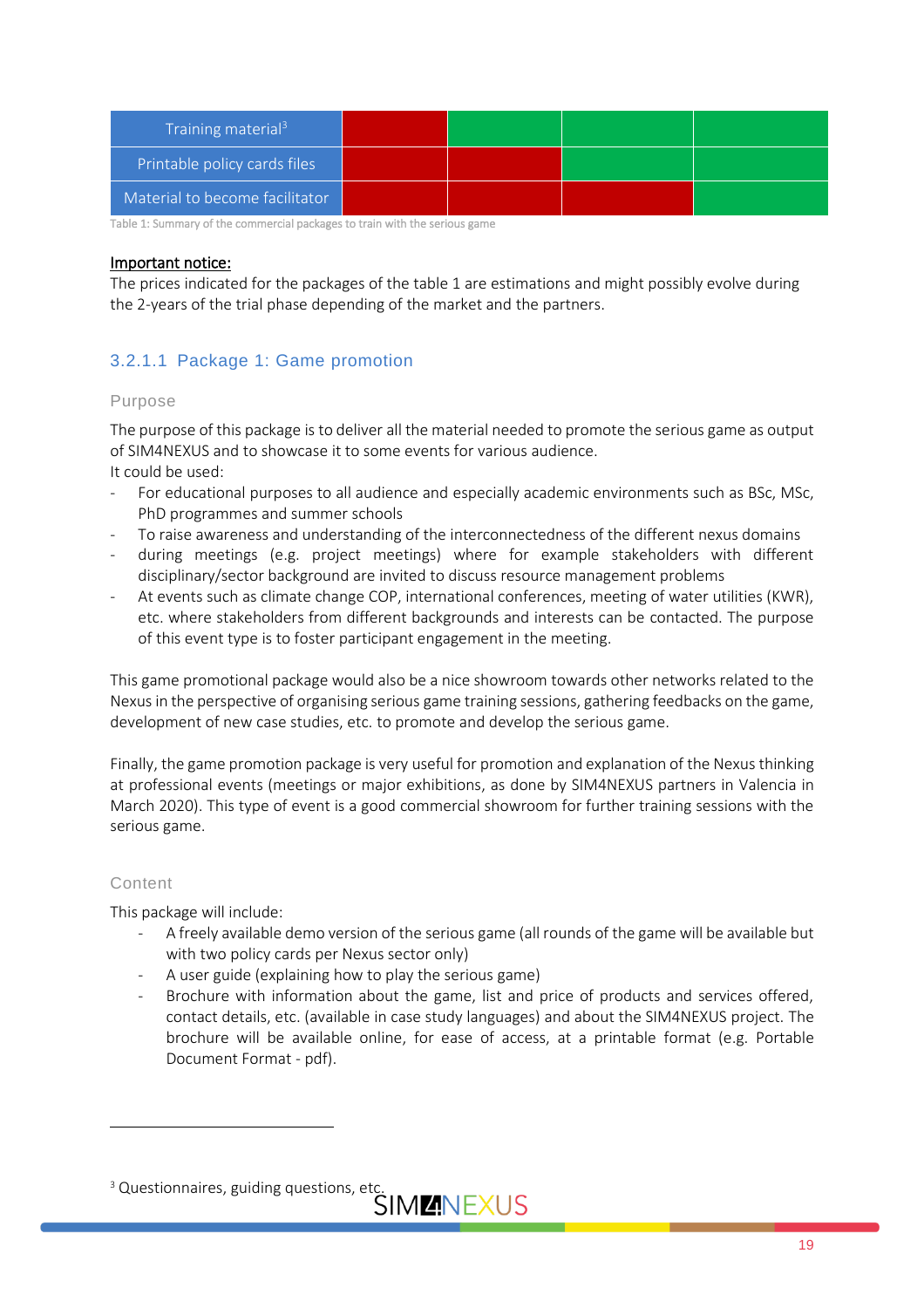For specific professional events, a facilitator with in-depth knowledge of the game and its features could be requested to present the serious game for an agreed number of hours. Depending on the event, the facilitator may be requested to stay a different number of hours at a meeting, event, etc. Price per hour of facilitation is established.

Price

This package will be freely accessible online, to optimize the dissemination of it. Moreover, some funds may be needed to attend some exhibitions / shows / etc. to showcase the serious game.

### 3.2.1.2 Package 2: Game facilitation

The purpose of package 2 is to propose the material to play the serious game and the expertise of an expert facilitator. The purposes of these training sessions are to:

- Assist people understand and 'touch' the Nexus interconnectedness (and Nexus modelling) by playing the Serious Game (with the help of the facilitator).
- Assist people to get out of the silos thinking (for the policy design process for instance), and bring them to the Nexus thinking and its integrated view.
- Explain how policy assessment is usually made with models and how it could be improved (through the Nexus science achievements of SIM4NEXUS)

WP6 also developed an extensive 'facilitator guide' to help partners organise training sessions. This guide is available under request t[o stefania.munaretto@kwr.nl](mailto:stefania.munaretto@kwr.nl)

During the SIM4NEXUS project, it appeared that some people were willing to play to the serious game but did not had individual laptop (or only one laptop for the group). For this, it was decided to develop a second package with printable policy cards. The purpose is to involve as many people as possible in playing the serious game

Package 2 is divided into two parts:

- Package 2.A, which requires each participant to have an individual laptop (or one laptop for 2 participants).
- Package 2.B, which enables to play the serious game with only one centralised computer for all participants

### PACKAGE 2.A

### Purpose

The purpose of this package is to make people play the serious game with an experienced facilitator and then make players discover and understand i) the Nexus thinking, ii) the complexity of implementing a public policy and iii) learn elementary rules to make and design public policies.

### Content

Package 2.A includes:

- A full version of the game (potentiality of playing all game rounds with a complete set of policy cards of all Nexus sectors)
- A facilitator (and possible 1 or 2 interpreters, if needed)
- A complete, detailed training material (text and videos) for the participants to learn and reflect on Nexus interactions from playing the game (Nexus science, before and after questionnaires) and a user guidance (for easy hands-on)

Based on the experience of SIM4NEXUS partners playing the game and feedbacks from the early players, the ideal time for one session is 4 hours minimum which may extent up to 7 hours (1 full day) of training.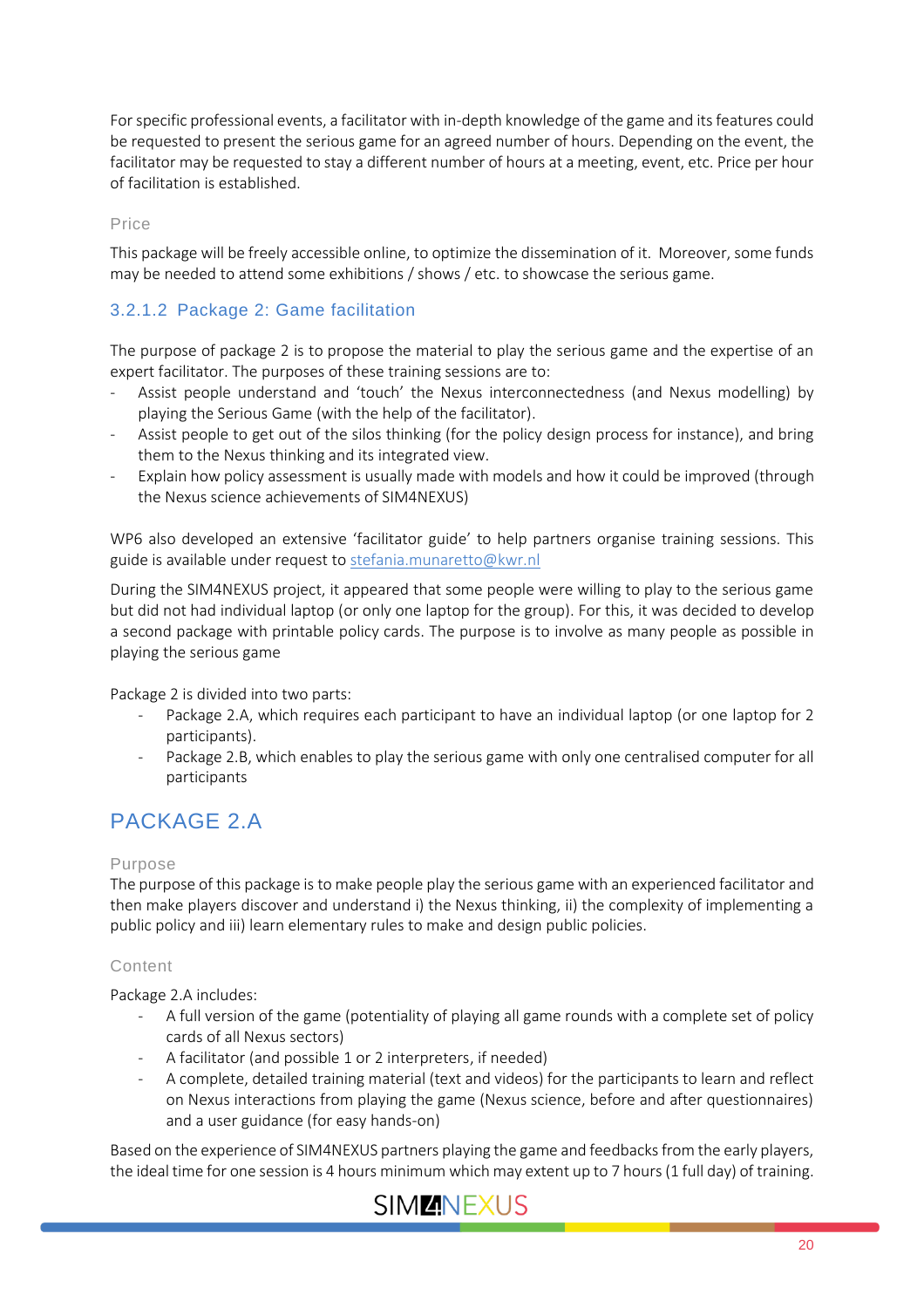### Price

Package 2.A could be purchased for 399 euros for a half day training and 699 eurosfor a full day training. This price does not include the travelling costs.

### PACKAGE 2.B

### Purpose

The purpose of package 2.B is to offer the group of players with only a centralised computer the opportunity to play the serious game. This package will enable countries with lower resources to play the serious game.

This form of playing the serious game might also lead to more discussions on which policy to play and possibly enable formation of groups of players with sectoral policy cards (1 group with water policy cards, 1 group with climate policy cards, etc.). Each group of players has different goals and views to defend in the game.

### Content

The policy cards are available on-line (to be printed by the facilitator or players) or already printed (players purchase online a set of policy cards already printed). Thus, the players can experiment with a variety of policy cards (sectoral policy cards, all policy cards, or other, depending on the desired game type). The facilitator will implement the policy cards on the centralised laptop/computer.

Package 2.B includes:

- A full version of the game (potentiality of playing all game rounds with a complete set of policy cards of all Nexus sectors)
- A facilitator (and possible 1 or 2 interpreters, if needed)
- A complete, detailed training material (text and videos) for the participants to learn and reflect on Nexus interactions from playing the game (Nexus science, before and after questionnaires) and a user guidance (for easy hands-on)
- A set of policy cards available online (to be downloaded and printed) or purchased and sent to the place of the training.

#### Price

The price of package 2.B is 399€ for a half day training and 699€ for a full day training. This price does not include the travelling costs.

### 3.2.1.3 Package 3: Training facilitators

#### Purpose

The purpose of package 3 is to train new facilitators on the serious game. Teachers, companies, universities, etc. might be very interested in facilitating themselves the serious game for their own audience.

#### Content

- Full access to the serious game (potentiality of playing all game rounds with a complete set of policy cards of all Nexus sectors)
- All training material (text and videos) for the participants to learn about nexus interactions from playing the game
- Detailed facilitator guidance illustrating step-by-step how to facilitate a complete serious game session and a demo serious game session

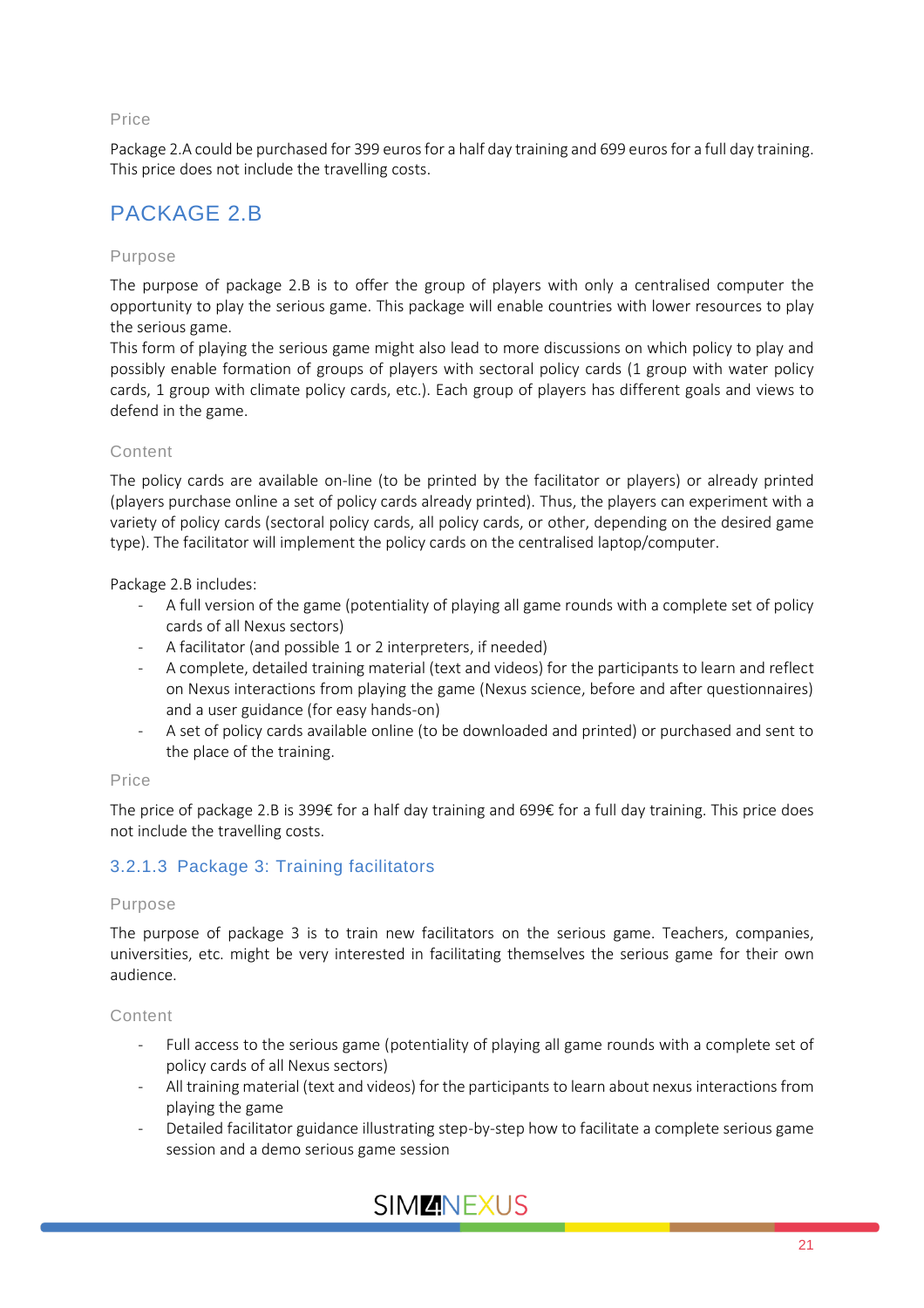- Hours training of facilitators where participants will become acquainted with the game environment and functionalities, and will be instructed on how to facilitate a complete and a demo serious game session

Price

Package 3 could be purchased by people who wants to become facilitators of the serious game for 1999 euros for two-day training.

### <span id="page-21-0"></span>3.2.2Implementation of the exploitation strategy

This section describes:

- i) Implementation actions to be carried out for the two first years of the trial phase by the Steering Group
- ii) Prospects typology for further contacts

### 3.2.2.1 Implementation actions

The Steering Group is in charge of the implementation of the exploitation actions, as:

- The promotional activities (showcase during exhibitions, disseminate the serious game, answer to questions received by emails, etc.)
- The commercial tasks (e.g. find teachers or students willing to be trained, answer questions of the prospects, find dates and venues for the training sessions, send information before and after the session, prepare specific questionnaire, etc.)
- The administrative tasks (e.g. set up all the details for organising the training session, book flights and hotels, possibly rent a room for the course)
- Give the course / training session (prepare presentations, make sure the serious game is working, send information prior to the meeting, travel, etc.)

### 3.2.2.2 Prospects' typology

As mentioned above, the Steering Group and the other partners will promote the serious game, the uptake and further developments of the SIM4NEXUS scientific results for different purposes and towards different audiences within their networks and in the context of their organizations' activities (e.g. within existing projects, at conferences, in new project proposals, etc.). Table 4 is meant to help partners identify the most appropriate audience for different uses of the serious game.

| <b>User category</b>                 |               | <b>Users</b>                                                                                                                                                                      | Purpose of the serious game                                                                                                                     |
|--------------------------------------|---------------|-----------------------------------------------------------------------------------------------------------------------------------------------------------------------------------|-------------------------------------------------------------------------------------------------------------------------------------------------|
| EU<br><b>officers</b>                | public        | Elected EU politicians<br>EC officers/head of units<br>EU institutions/agencies officers and<br>experts                                                                           | Demonstration purpose                                                                                                                           |
| National<br>officers                 | public        | Elected politicians<br>National officers/head of divisions<br>within ministries<br>institutions/agencies<br>National<br>officers and experts                                      | Citizens engagement/awareness raising on<br>nexus problems and solutions (to e.g. build<br>policy support)<br><b>Education/training purpose</b> |
| Regional<br>local<br><b>officers</b> | and<br>public | Elected politicians<br>of<br>Regional/local<br>officers/head<br>divisions within<br>regional/local<br>governments<br>Regional/local institutions/agencies<br>officers and experts | Stakeholder participatory consultation (e.g. to<br>build shared understanding of a problem)                                                     |

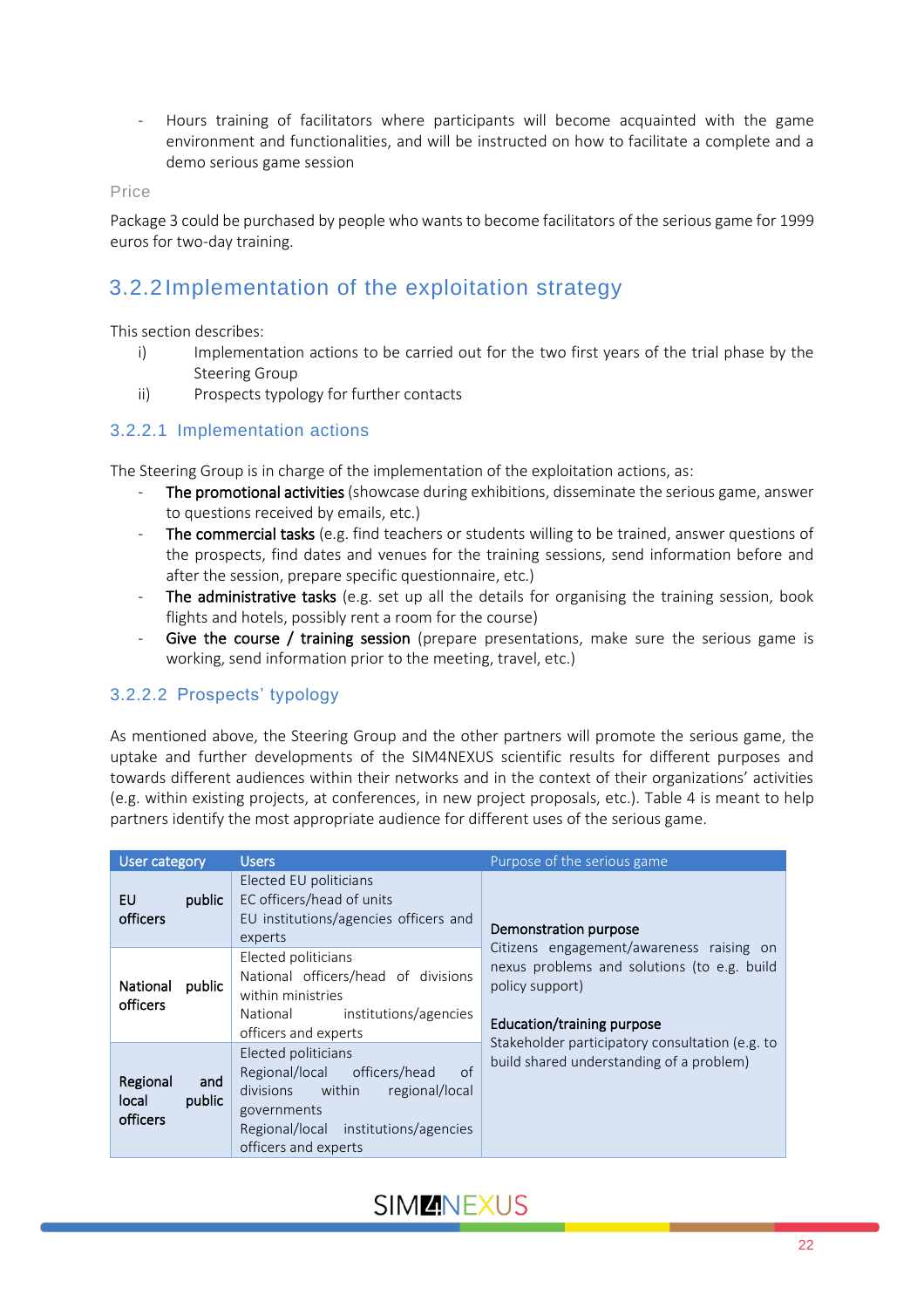| <b>Business</b><br>decision-makers | CEO <sub>s</sub><br>Heads of departments/units                                                                                                                                                                                                    | Demonstration purpose<br>Company shareholders<br>and customer's<br>Engagement/awareness raising on nexus<br>problems, budgets, etc. to e.g. build support<br>on company strategy                                                                                                                               |
|------------------------------------|---------------------------------------------------------------------------------------------------------------------------------------------------------------------------------------------------------------------------------------------------|----------------------------------------------------------------------------------------------------------------------------------------------------------------------------------------------------------------------------------------------------------------------------------------------------------------|
| <b>Business experts</b>            | (financial<br>experts<br>experts,<br><b>Issue</b><br>energy experts, water experts, etc.)                                                                                                                                                         | <b>Training purpose</b><br>Company expert's training/education on<br>nexus problems, environmental problems to<br>e.g. develop company strategy, products,<br>services                                                                                                                                         |
| Educators                          | University professors, researchers,<br>lecturers<br>High school teachers (for students in<br>their last years of study)                                                                                                                           | <b>Education/training purpose</b><br>Teaching on the nexus and environmental<br>issues at university and high school level (e.g.<br>modules within courses, an entire course in<br>person or online, summer schools)                                                                                           |
| Lobbyists                          | <b>NGOs</b><br>Issue foundations/organizations (e.g.<br>IWA, Water Europe,<br>European<br>Climate Foundation, etc.)<br>Citizens associations<br><b>Business</b><br>associations<br>(e.g.<br>association of renewable<br>energy<br>industry, etc.) | Demonstration purpose<br>Awareness raising/lobbying/communication<br>about WEF nexus issues, environmental<br>problems, case studies, etc.                                                                                                                                                                     |
| Research<br>community              | Research Institutes<br>Universities<br>Consultancies<br>Issue foundations/organizations (e.g.<br>IWA, Water Europe, etc.)                                                                                                                         | Further scientific development of serious<br>game knowledge base and Serious Game for<br>other contexts<br>Seeking<br>the<br>formation<br>of<br>partnerships/consortia for the acquisition of<br>funds to further develop the serious game<br>knowledge base and/or the development of<br>new case study games |

<span id="page-22-2"></span>Table 3: Potential clients for the serious game according to different purposes

The updated version of D6.1 details the top ranked universities in Europe which might have an interest to train their students and/or personal to play the serious game (see Annexes). This list has been developed to nurture the commercial tasks of the 2-years trial period.

### <span id="page-22-0"></span>3.2.3Server(s) hosting the serious game

The serious game will be hosted on the servers of EURECAT from the 1st July 2020 to the 1st July 2022. The serious game will be accessible on the weblink: http://seriousgame.sim4nexus.eu/ Some partners also indicated the possibility to host on their own servers the serious game.

Access to the serious game will thereby be ensured. The SIM4NEXUS website will not be maintained after the project's end. Thus, it is proposed to partners to share the serious game link on their websites. Some related networks as Watershare and Nexus Project Cluster could be asked to share a link to the serious game website on their own websites. For that purpose, the existing serious game landing page<sup>4</sup> on the SIM4NEXUS website could be reused.

### <span id="page-22-1"></span>3.3 SIM4NEXUS SPACE

<sup>4</sup> https://www.sim4nexus.eu/page.php?wert=SeriousGame<br>SIM ANEXUS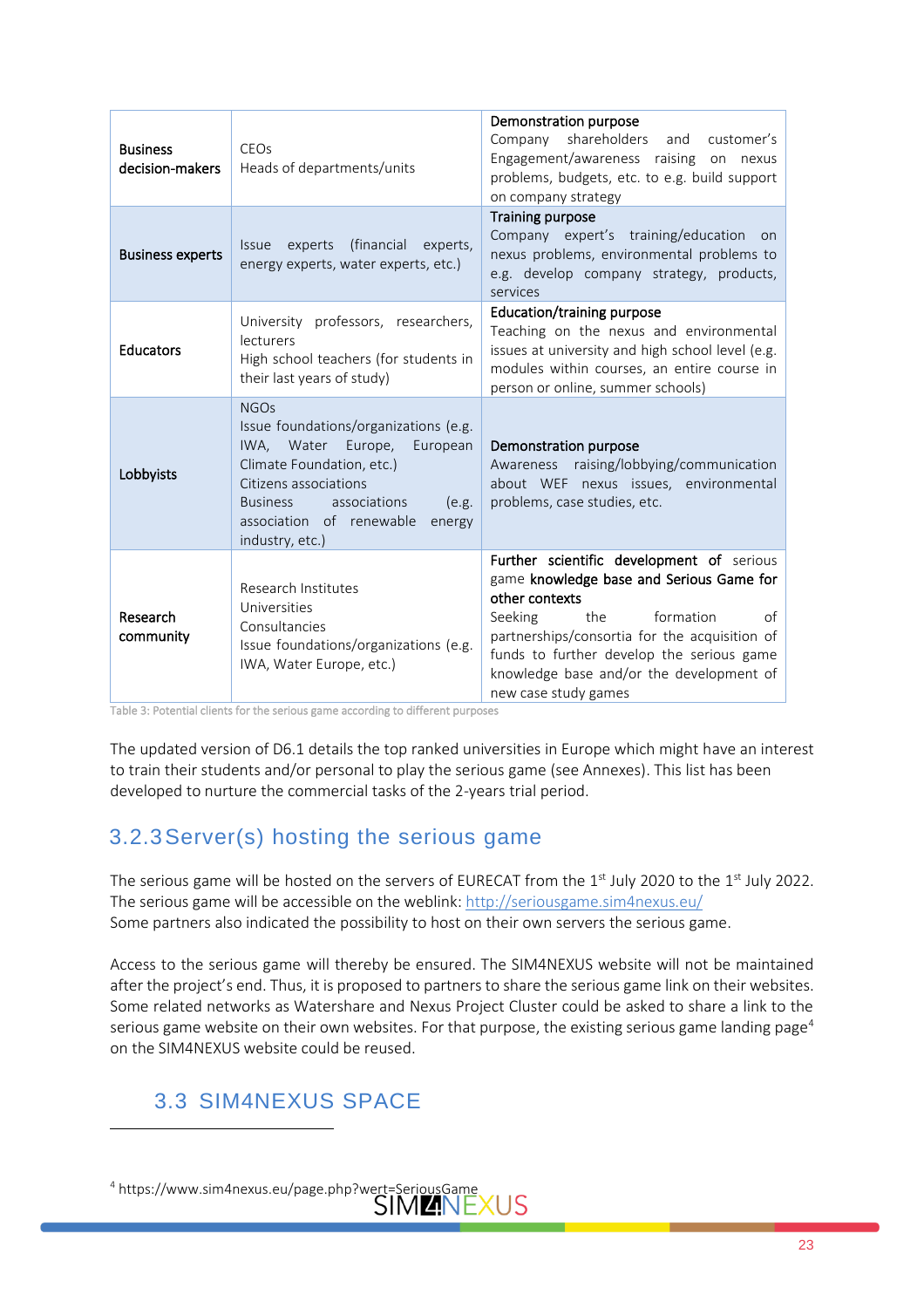This last section related to the serious game is about the SIM4NEXUS-SPACE tool developed by EPSILON (https://sim4nexus-space.eu/). The SIM4NEXUS-SPACE tool, which is currently under development, replaces certain SDM input data with space-based datasets.

The purpose of SIM4NEXUS-Space (S4N-Space) is to develop an extended approach within SIM4NEXUS, that addresses the following challenges:

- Possible unavailability of models' input data (i.e. Local and/or national datasets)
- IPR issues of the data owners, which affects the obligatory open access release of data.

To this end, the S4N-Space objectives are:

- To replace certain SDM input data using global satellite-based data inventories (Copernicus & NASA).
- To contribute to the SIM4NEXUS exploitation by introducing the Nexus concept to the Earth Observation operational and research community.

SIM4NEXUS-Space aims to develop new case studies in regions where collection of data is difficult (or not centralised).

The first step is to test the tool within real conditions with the Sardinia Fast Track case study. The results are going to be known before the project end and will be shared with the partners by EPSILON.

The SIMN4NEXUS-Space is an important component of the exploitation strategy for maintenance and upgrading of the case studies (when this is applicable and relevant) and also for the development of new case studies in regions with only few centralised data.

#### How it works

- 1. Identification of replaceable SDM input data which is defined from the SDM's source code.
- 2. Collection and storage, in databases, of replacement data such as:
	- Crop areas from Copernicus Land Monitoring Service: CORINE LULC 2018
	- Population from NPP-VIIRS Satellite Nigh Lights image
	- Evapotranspiration from MODIS (satellite borne sensor) data
	- Precipitation from CHIRPS dataset
	- Temperature from Copernicus Climate Change service
	- Basin area from satellite based Digital Elevation Models).
- 3. Transformation of data to the SDM compatible format.
- 4. Run the SIM4NEXUS SDM.
- 5. Upload of results on SIM4NEXUS-space website.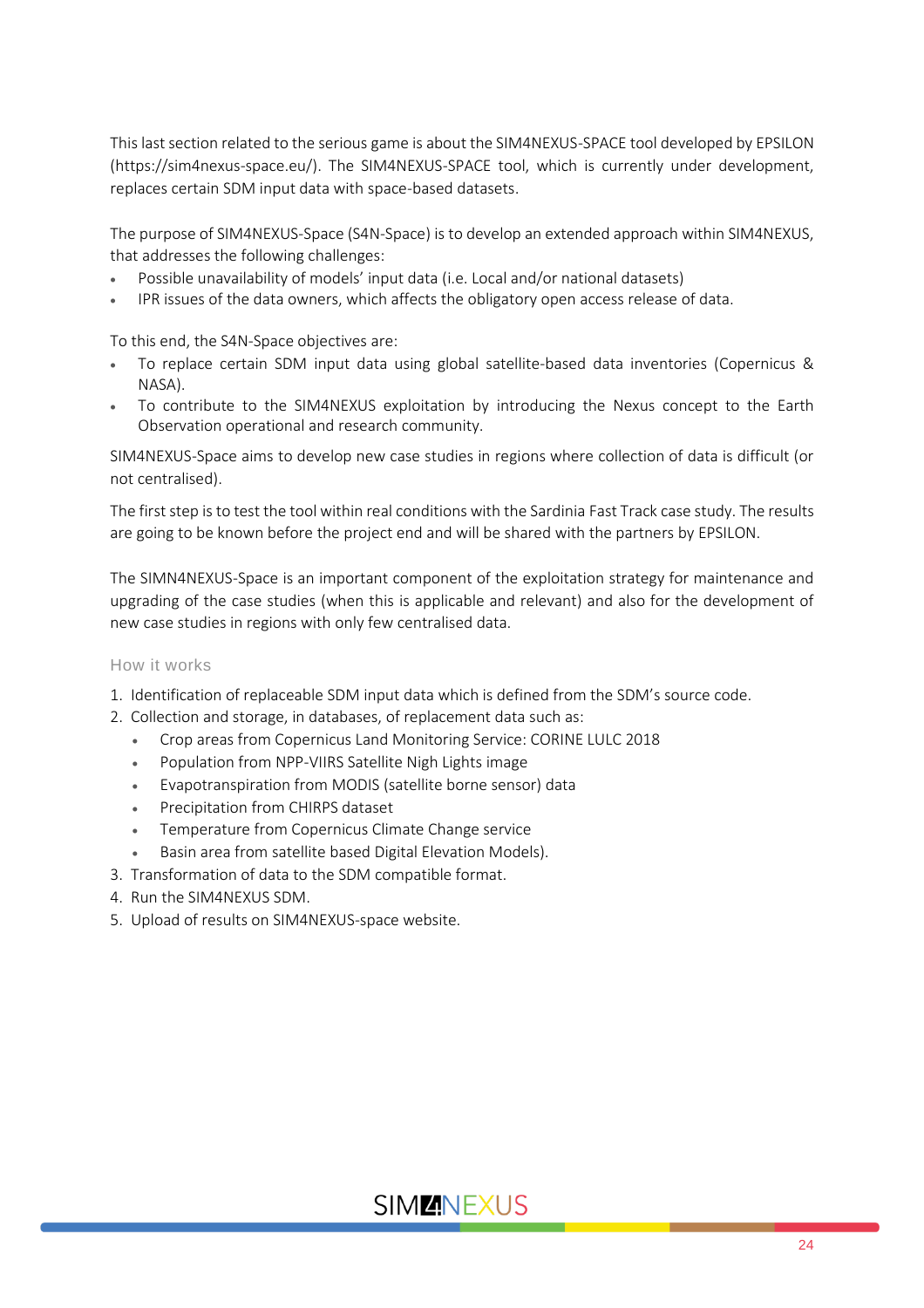

Figure 4: The S4N-Space roadmap

### <span id="page-24-0"></span>Outputs of the SIM4NEXUS-SPACE

At present, the output will be of the same format with the current SDM's output.

In the future, it is envisaged to:

- Replace all crop categories used in the SDM using processed Sentinel satellite image
- Have a graded geospatial visualization of the results, namely graded colors according to region's (NUTS-III administrative level or river basin level) health score (if more than one Administrative region or river basins are present in the area of interest).

### Partners' actions

SIM4NEXUS-SPACE first results were very promising but further analysis is necessary to fully reap the benefits of the new technology. EPSILON will continue to make research and improve the existing development by:

- − incorporating additional datasets (e.g Copernicus' C3S Energy Operational Service[\[1\]](https://outlook.office.com/mail/compose/AQMkAGJkNGYzZDIzLTc4MDUtNDY1ZS04YTE2LThmNWNiZTMxN2NlZgBGAAADsvcA0q4fEUOn4I0fgs9b0wcAHhQjt6wMoU%2B1YlRHAlcsowAAAgEPAAAAHhQjt6wMoU%2B1YlRHAlcsowADdxU9uwAAAA%3D%3D#_ftn1), ESA's Sen4CA[P\[2\]](https://outlook.office.com/mail/compose/AQMkAGJkNGYzZDIzLTc4MDUtNDY1ZS04YTE2LThmNWNiZTMxN2NlZgBGAAADsvcA0q4fEUOn4I0fgs9b0wcAHhQjt6wMoU%2B1YlRHAlcsowAAAgEPAAAAHhQjt6wMoU%2B1YlRHAlcsowADdxU9uwAAAA%3D%3D#_ftn2)) which were not available at the time of project's development;
- − testing the product and calibrating the algorithms based on the results of the testing;
- achieve a fully operational prototype that will offer near real time results with minimum to no human interference (fully autonomous);
- − Adjust the S4N-SPACE algorithms to the SDMs of the other Case Studies, to further crossvalidate the S4N-Space results and provide larger coverage of the globe. At this time only the Sardinia SDM has been employed, but the next steps for the implementation of other SDMs, starting from Greece's SDM, will be following.

Additional funding will be necessary to pursue the next steps of the development, such as ESA Business Incubation Centres (ESA BICs), through the launch of the programme in Greece, ESA BIC GREECE (2021- 2026). The programme supports entrepreneurs and start-ups to turn their ideas and inventions into successful businesses in Europe.

The final objectives will be:

employing the scientific achievements of SIM4NEXUS by utilizing the "nexus" models (SDMs) and launch of an on-line S4N-Space service that will process the input and visualize the output.

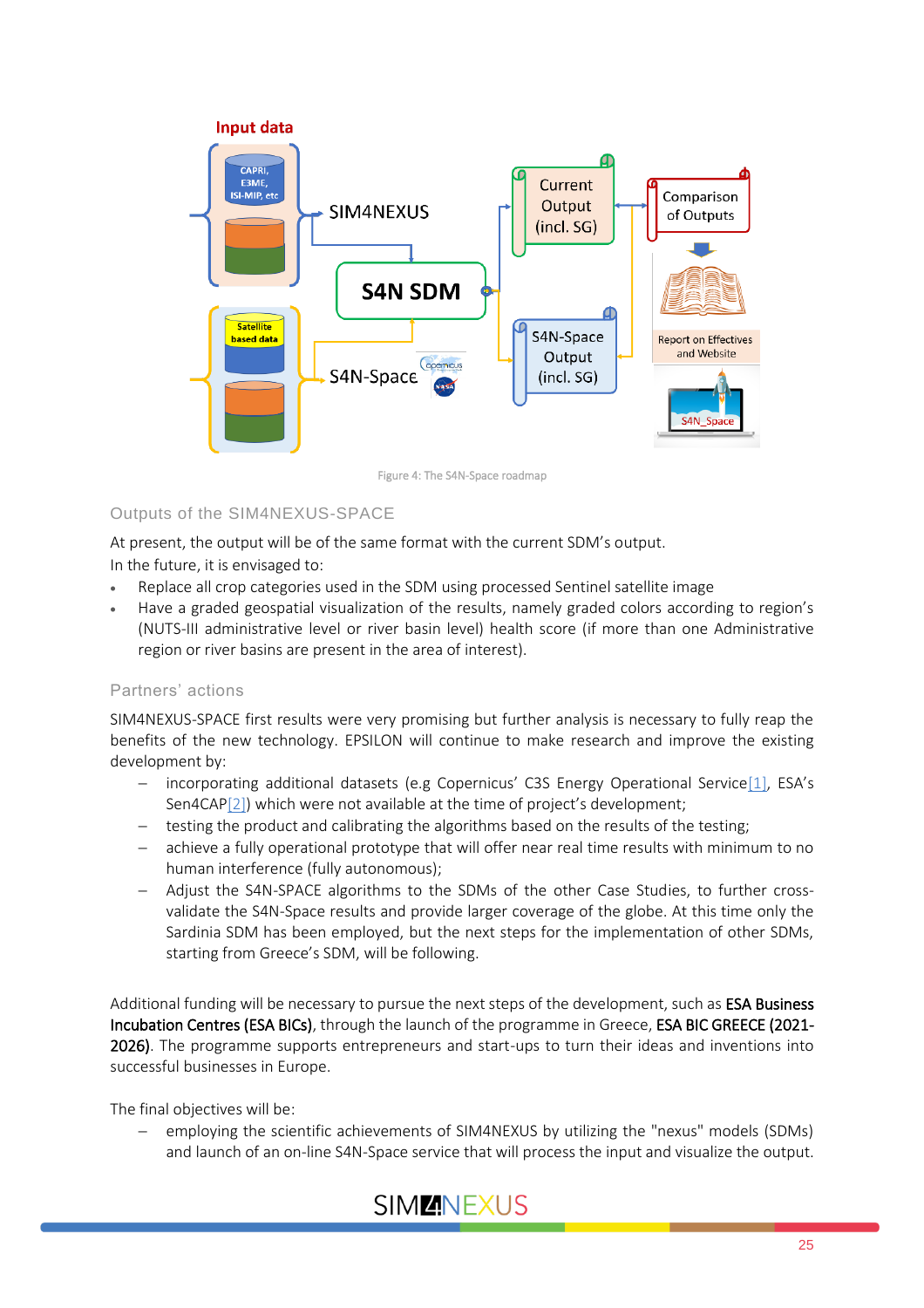to be combined with the SIM4NEXUS-SG as an added value component of the serious game platform.

# <span id="page-25-0"></span>4 Conclusion

This document presents the exploitation strategy of SIM4NEXUS. This exploitation strategy is a roadmap for the partners for the next 2 years to exploit and disseminate the Nexus science, the serious game and the SIM4NEXUS-SPACE (https://sim4nexus-space.eu/), seen as major exploitable outputs of the project. All the exploitation activities proposed in this document intends to support the collaboration among the partners after the project' end and suggests ways for more and new collaborations.

During this 2-year trial period, no legal entity will be created to support the exploitation. After the 2 year trial period, the creation of a legal entity will be studied in the light of the results of trial period. This test phase will be leaded by the Steering Group composed of Wageningen University Research, KWR Water Research Institute and University of Thessaly. Some other partners decided to join the exploitation to support the Steering Group. The table 2.3 of this document details their involvement.

The exploitation strategy mainly relies on the market study (D6.2), the assessment of all the outputs and opportunities of SIM4NEXUS, the definition of SIM4NEXUS products and services (MS23), the Nexus Business Group (D6.5), the legacy report (D6.6) and expressed the willingness and ideas of the consortium partners on 'how to keep working together after the project' end'.

The Nexus science exploitation activities aim to promote the Nexus science developed within SIM4NEXUS. The activities suggested for the exploitation are to:

- Organise webinars (with different levels of complexity and different audience targeted)
- A Nexus academy (for all activities related to teaching)
- Organise Nexus workshops (to make professionals work on their 'own' Nexus, e.g. a municipality, industry, etc.)
- Organise dissemination events (e.g. presentation of the Nexus concept and achievements of the SIM4NEXUS project)
- Foster academic collaborations related to the Nexus

The serious game exploitation activities aim to make people play the serious game and raise awareness on sustainable resource management through playing the serious game, as well as promote the Nexus thinking. For that purpose, three commercial packages were defined to optimise the exploitation of the serious game. The first package is the promotional package. It includes the promotional material (serious game and leaflet) to showcase the serious game to potential clients (at booth events, conferences, etc.). The second package includes all the material to train people to play the serious game. This package includes material for audience with one computer per participant and audience without individual computers. The third package includes material for 'training the trainers' (teachers for example). This package includes all the material for experienced trainers to train future trainers and material to organise a training session afterwards.

The exploitation strategy then includes the SIM4NEXUS-SPACE developed by EPSILON. The SIM4NEXUS-SPACE is a tool to automatize the population of SDM through SDM data input collection using global satellite-based data inventories. The SIM4NEXUS-SPACE intends to be applied to some case studies of SIM4NEXUS under a voluntary basis. The first results are very promising and intends to foster collaboration between project partners after the project' end.